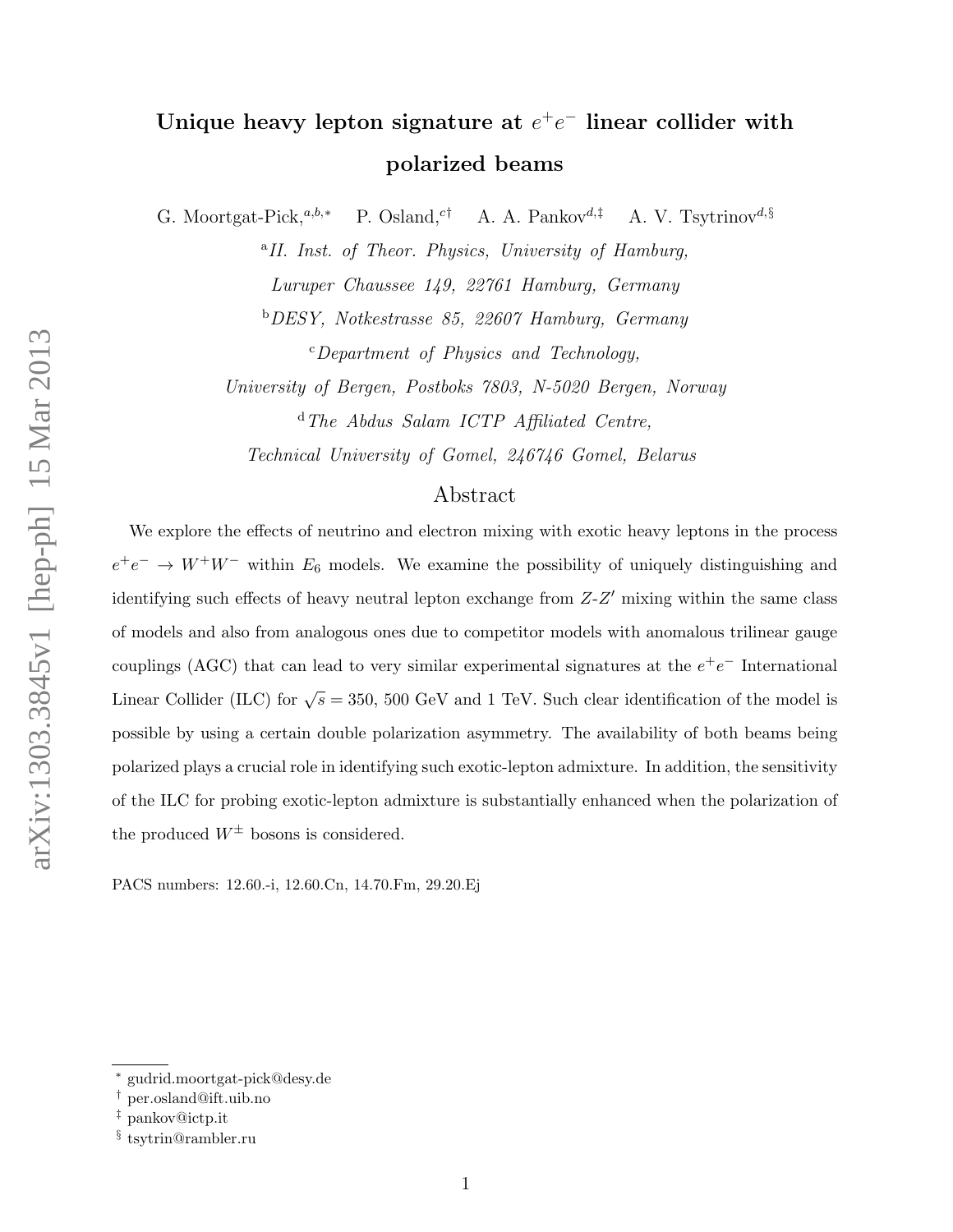#### I. INTRODUCTION

Detailed examination of the process

<span id="page-1-0"></span>
$$
e^+ + e^- \to W^+ + W^- \tag{1}
$$

at the ILC is a crucial one for studying the electroweak gauge symmetry, in particular, electroweak symmetry breaking and the structure of the gauge sector in general, and allows to observe a manifestation of New Physics (NP) that may appear beyond the Standard Model  $(SM)$ . In the SM, the process [\(1\)](#page-1-0) is described by the amplitudes mediated by photon and Z boson exchange in the s-channel and by neutrino exchange in the t-channel. This reaction is quite sensitive to both the leptonic vertices and the trilinear couplings to  $W^+W^-$  of the SM Z and of any new heavy neutral boson or a new heavy lepton that can be exchanged in the s-channel or t-channel, respectively. A popular example in this regard, is represented by  $E_6$ models [\[1–](#page-18-0)[6\]](#page-18-1). In particular, an effective  $SU(2)_L \times U(1)_Y \times U(1)_{Y'}$  model, which originates from the breaking of the exceptional group  $E_6$ , leads to extra gauge bosons. Indeed, in the breaking of this group down to the SM symmetry, two additional neutral gauge bosons could appear and the lightest  $Z'$  is defined as

$$
Z' = Z'_{\chi} \cos \beta + Z'_{\psi} \sin \beta \tag{2}
$$

and can be parametrized in terms of the hypercharges of the two groups  $U(1)_{\psi}$  and  $U(1)_{\chi}$ which are involved in the breaking of the  $E_6$  group into a low-energy group of rank 6:

$$
E_6 \to SO(10) \times U(1)_{\psi} \to SU(5) \times U(1)_{\chi} \times U(1)_{\psi}
$$
  

$$
\to SU(3)_c \times SU(2)_L \times U(1)_Y \times U(1)_{\psi} \times U(1)_{\chi}.
$$
 (3)

For a sufficiently large vacuum expectation value of the Higgs field an effective rank-5 model, which leads to the decomposition (see, for example Ref. [\[7\]](#page-18-2))  $SU(3)_c \times SU(2)_L \times U(1)_Y \times U(1)_{Y'}$ can be deduced from the rank-6 model (see below) so that one of the new gauge bosons decouples from low energy phenomenology. The remaining (lighter) new gauge bosons  $Z'$ is in general a mixture of  $Z_{\psi}$  and  $Z_{\chi}$  and is assumed to lead to measurable effects at the collider, and an angle  $\beta$  specifies the orientation of the  $U(1)$  generator in the  $E_6$  group space, where the values  $\beta = 0$  and  $\beta = \pi/2$  would correspond, respectively, to pure  $Z'_{\chi}$  and  $Z'_{\psi}$  bosons, while the value  $\beta = -\arctan \sqrt{5/3}$  would correspond to a  $Z'_{\eta}$  boson originating from the direct breaking of  $E_6$  to a rank-5 group in superstring inspired models.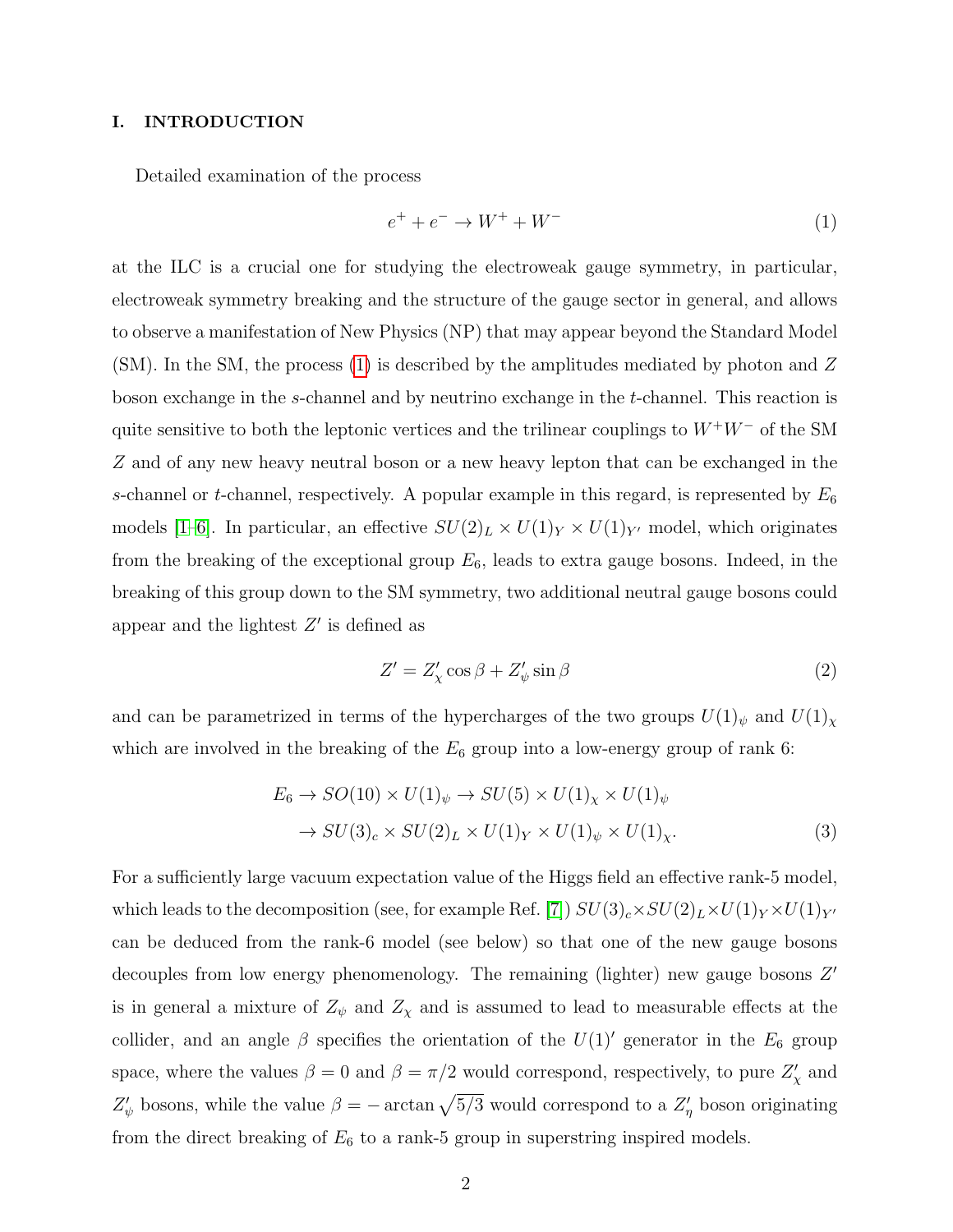Another characteristic of extended models, apart from the  $Z'$ , is the existence of new matter, new heavy leptons and quarks. In  $E_6$  models the fermion sector is enlarged, since the matter multiplets are in larger representations (the 27 fundamental representation), that contains, in particular, a vector doublet of leptons. From the phenomenological point of view it is convenient to classify the fermions present in  $E_6$  in terms of their transformation properties under  $SU(2)$ . We denote the particles with unconventional isospin assignments (right-handed doublets) as exotic fermions. We here consider two heavy left- and righthanded  $SU(2)$  exotic lepton doublets [\[8,](#page-18-3) [9\]](#page-18-4)

$$
\left(\begin{array}{c} N \\ E^- \end{array}\right)_L, \left(\begin{array}{c} N \\ E^- \end{array}\right)_R,
$$
\n(4)

and one  $Z'$  boson, with masses larger than  $M_Z$  and coupling constants that may be different from those of the SM. These leptons are called vector leptons because both the left- and right- handed components transform identically under  $SU(2)$ . We also assume that the new, "exotic" fermions only mix with the standard ones within the same family (the electron and its neutrino being the ones relevant to process [\(1\)](#page-1-0)), which assures the absence of tree-level generation-changing neutral currents [\[10\]](#page-18-5).

Current lower limits on  $M_{Z}$  obtained from dilepton pair production at the LHC with  $\sqrt{s} = 8 \text{ TeV}$  and  $\mathcal{L}_{\text{int}} \approx 20 \text{ fb}^{-1}$  [\[11,](#page-18-6) [12\]](#page-18-7) range in the interval  $\sim 2.6 - 2.9 \text{ TeV}$ , depending on the particular  $Z'$  model being tested. Already these masses are too high for a  $Z'$  to be directly seen at the ILC. However, even at such high masses,  $Z'$  exchanges can manifest themselves indirectly via deviations of cross sections, and in general of the reaction observables, from the SM predictions.

In this paper, we study the indirect effects induced by heavy lepton exchange in  $W^{\pm}$ pair production [\(1\)](#page-1-0) at the ILC, with a center of mass energy  $\sqrt{s} = 0.5 - 1$  TeV and timeintegrated luminosity of  $\mathcal{L}_{int} = 0.5 - 1$  ab<sup>-1</sup>. We also present results for a lower energy run at  $\sqrt{s}$  = 350 GeV. For early papers on these effects, see Refs. [\[13](#page-18-8)[–15\]](#page-18-9). We allow for effects due to extra Z' gauge boson exchange. Indirect effects may be quite subtle, both when it comes to distinguishing an effect from the SM, and also as far as the identification of the source of an observed deviation is concerned, because a priori different NP scenarios may lead to the same or similar experimental signatures. Clearly, then, the discrimination of one NP model (in our case the  $E_6$ ) from other possible ones needs an appropriate strategy for analyzing the data.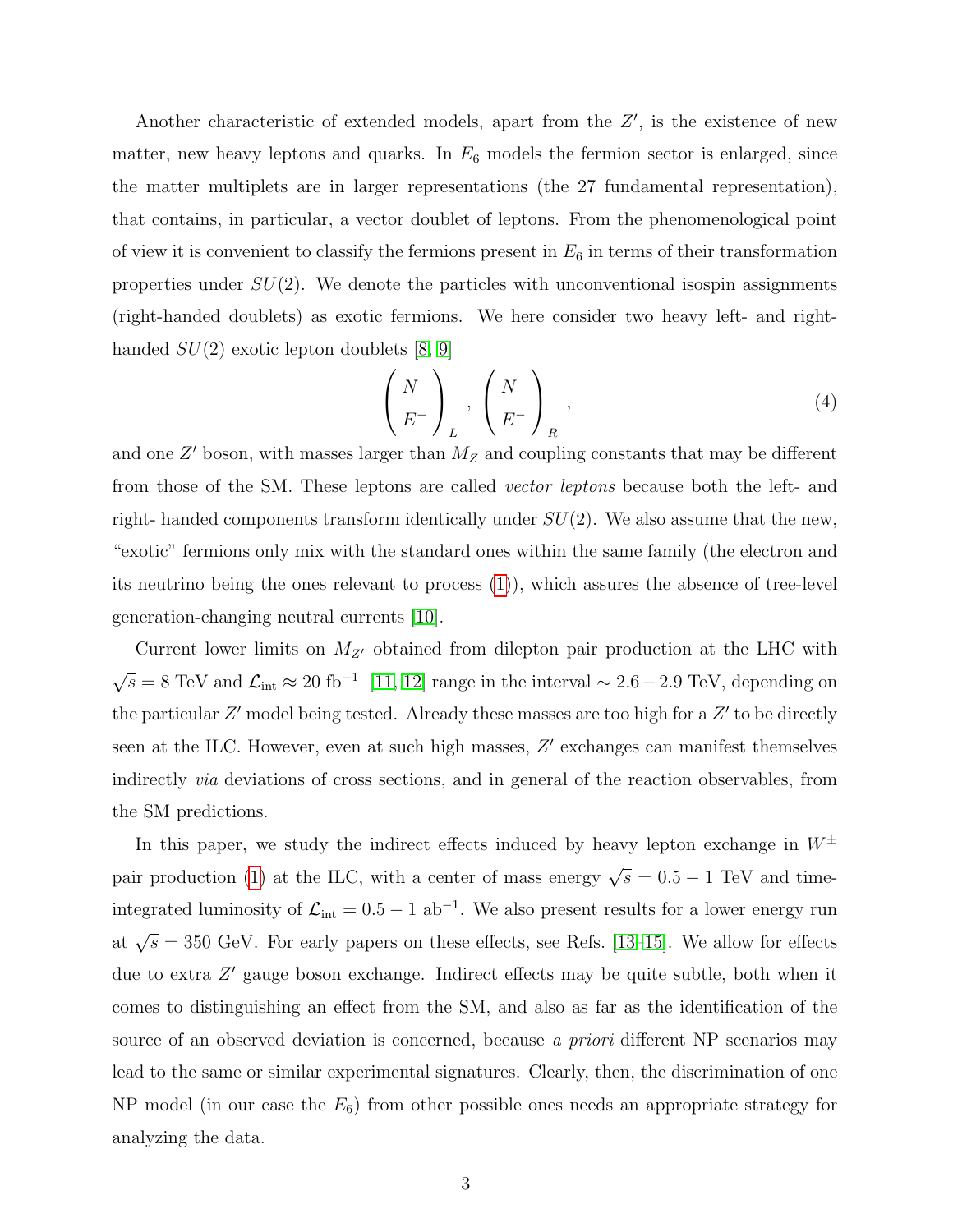Recently, the problem of distinguishing the  $Z'$  effects, once observed in process  $(1)$ , from the anomalous gauge couplings, has been studied in [\[16\]](#page-18-10). In the AGC models, there is no new gauge boson exchange, but the  $WW\gamma$ ,  $WWZ$  couplings are modified with respect to the SM values, this violates the SM gauge cancellation too and leads to deviations of the cross sections. We consider the CP-conserving set of such couplings, often referred to as  $\kappa_{\gamma}$ ,  $\kappa_Z$ ,  $\lambda_\gamma$ ,  $\lambda_Z$  and  $\delta_Z$  [\[17,](#page-18-11) [18\]](#page-19-0). An alternative effective-field-theory approach to these effects was recently presented [\[19\]](#page-19-1).

In this note, we extend the analysis of Ref. [\[16\]](#page-18-10), considering the possibility of uniquely identifying the effects of heavy neutral lepton exchange from  $Z-Z'$  mixing within the same class of  $E_6$  models. This is relevant, since in this class of models lepton mixing and  $Z-Z'$ mixing can be simultaneously present. We also distinguish them from analogous ones due to competitor models with anomalous trilinear gauge couplings in the process [\(1\)](#page-1-0) by exploiting a double polarization asymmetry that will unambiguously identify the heavy exotic-lepton mixing effects<sup>1</sup> and is only accessible with the availability of both beams being polarized [\[21\]](#page-19-2).

While the high precision observables determined at LEP severely constrain the electroweak sector [\[22\]](#page-19-3), they leave room for effects at the energies that are discussed here.

The paper is organized as follows. In Section [II,](#page-4-0) we briefly review the  $E_6$  models involving additional  $Z'$  bosons and new heavy charged and neutral leptons and emphasize the role of the heavy neutral lepton and boson mixings in the process [\(1\)](#page-1-0). Then, in Sect. [III](#page-7-0) we review the structure of the polarized cross section. In Sect. [IV](#page-8-0) we determine the discovery reach on the *NWe* coupling constants, and in Sect. [V](#page-14-0) we determine the identification reach, i.e., down to what coupling strength such a heavy neutral lepton can be distinguished from other new-physics effects. Then, in Sect. [VI](#page-16-0) we comment on the 350 GeV option, before concluding in Sect. [VII.](#page-17-0)

<sup>1</sup> This approach was recently exploited for uniquely identifying the indirect effects of s-channel sneutrino exchange against other new physics scenarios described by contact-like effective interactions in high-energy  $e^+e^-$  annihilation into lepton pairs [\[20\]](#page-19-4).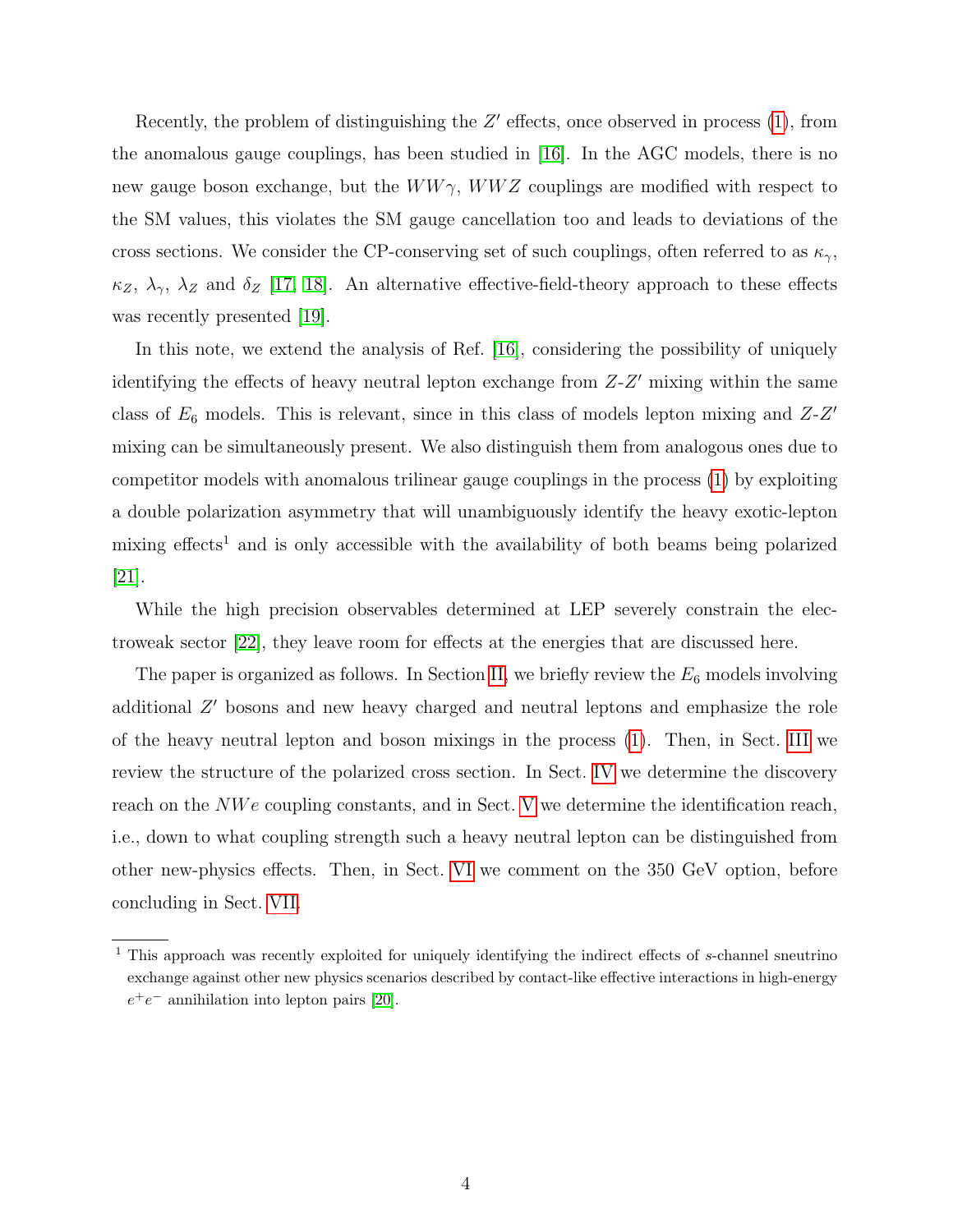## <span id="page-4-0"></span>II. LEPTON AND  $Z - Z'$  MIXING

#### A. Weak basis

To describe the formalism for mixing among exotic and ordinary leptons, we start from the leptonic  $SU(2) \times U(1) \times U(1)'$  interaction:<sup>2</sup>

<span id="page-4-1"></span>
$$
-\mathcal{L} = e \left( \tilde{J}_{em}^{\mu} A_{\mu} + \tilde{J}_{Z}^{\mu} Z_{\mu} + \tilde{J}_{Z'}^{\mu} Z_{\mu}' \right) + \frac{g}{\sqrt{2}} \left( \tilde{J}_{W}^{\mu} W_{\mu} + \text{h.c.} \right), \tag{5}
$$

where, in the weak-eigenstate basis, and with  $V = \gamma$ , Z, Z', the currents in Eq. [\(5\)](#page-4-1) can be written as:

<span id="page-4-3"></span>
$$
\tilde{J}_V^{\mu} = \sum_a \bar{\varepsilon}_a^0 \gamma^{\mu} Q_a^{\varepsilon^0} \varepsilon_a^0, \qquad \tilde{J}_W^{\mu} = \sum_a \bar{\eta}_a^0 \gamma^{\mu} G_a^{\eta^0} \varepsilon_a^0,\tag{6}
$$

where the coupling matrices  $Q_a^{\varepsilon^0}$  $\frac{\varepsilon^0}{a}$  and  $G_a^{\eta^0}$  $a^{\eta^0}$  of the neutral and charged currents are defined by Eqs.  $(8)$  and  $(11)$  below. The superscript "0" labels the weak-eigenstate basis. Furthermore, in Eq. [\(5\)](#page-4-1) we adopt the following notations:  $e =$ √  $\overline{4\pi\alpha_{\text{em}}},\ g = e/s_W,\ s_W = \sin\theta_W.$  In Eq. [\(6\)](#page-4-3), we have introduced, with  $a = (L, R)$  the left- and right-handed helicities, the charged and neutral leptons by means of the notation:

<span id="page-4-4"></span>
$$
\varepsilon_a^0 = \begin{pmatrix} e_a^0 \\ E_a^0 \end{pmatrix}, \qquad \eta_a^0 = \begin{pmatrix} \nu_a^0 \\ N_a^0 \end{pmatrix}, \tag{7}
$$

where e and  $\nu$  are the ordinary SM electron and neutrino, and E and N are the exotic charged and neutral heavy leptons, which we assume to be doublets under electroweak  $SU(2)$ . Furthermore, the neutral current couplings are represented by the matrices  $Q_a^{\varepsilon^0} =$  $Q_{\mathrm{em},a}^{\varepsilon^0};\;g_a^{\varepsilon^0}$  $a^{\varepsilon^0}$ ;  $g_a^{\prime \varepsilon^0}$  $a^{\prime \varepsilon^0}$ , with:

<span id="page-4-2"></span>
$$
Q_{\text{em},a}^{\varepsilon^{0}} = \begin{pmatrix} -1 & 0 \\ 0 & -1 \end{pmatrix}, \qquad g_{a}^{\varepsilon^{0}} = \begin{pmatrix} g_{a}^{e^{0}} & 0 \\ 0 & g_{a}^{E^{0}} \end{pmatrix}, \qquad g_{a}^{\prime \varepsilon^{0}} = \begin{pmatrix} g_{a}^{\prime e^{0}} & 0 \\ 0 & g_{a}^{\prime E^{0}} \end{pmatrix}, \tag{8}
$$

for the  $\gamma$ , Z and Z', respectively, where  $(\varepsilon^0 = e^0, E^0)$ 

<span id="page-4-5"></span>
$$
g_a^{\varepsilon^0} = (T_{3a}^{\varepsilon^0} - Q_{\text{em},a}^{\varepsilon^0} s_W^2) g_Z,
$$
\n
$$
(9)
$$

and  $T_{3a}^{\varepsilon^0}$  $\frac{d^{20}}{3a}$  is the third isospin component. Furthermore,  $g_Z = 1/s_W c_W$ , with  $c_W = \cos \theta_W$ .

 $\overline{2}$  The needed fermion mixing formalism has been introduced also, e.g., in [\[15\]](#page-18-9).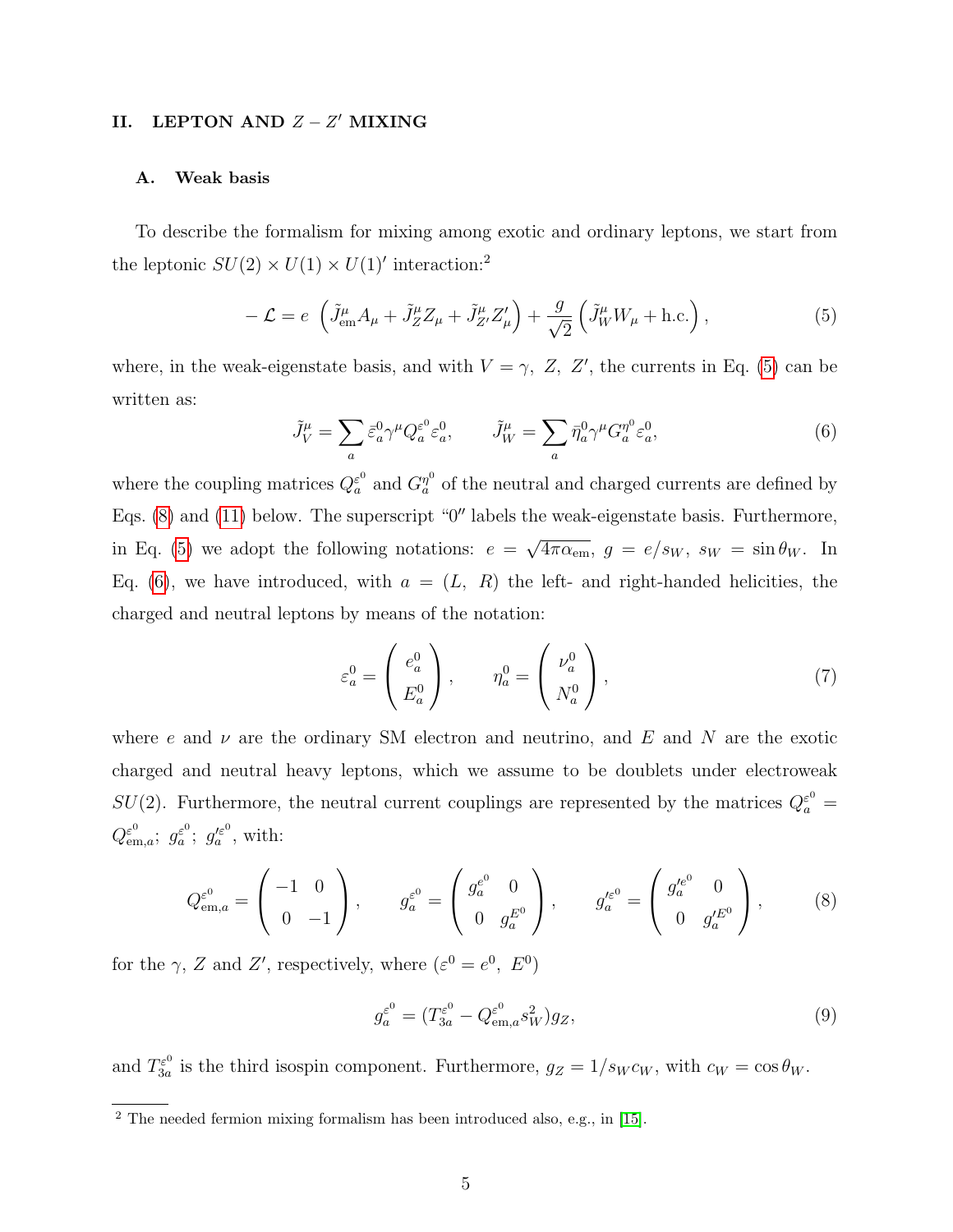For the Z' couplings to fermions in  $E_6$  models, we follow the notation of [\[15\]](#page-18-9):

$$
g_L^{\prime e^0} = (3A + B)g_{Z'}, \qquad g_R^{\prime e^0} = (A - B)g_{Z'}, g_L^{\prime E^0} = (-2A - 2B)g_{Z'}, \qquad g_R^{\prime E^0} = (-2A + 2B)g_{Z'},
$$
 (10)

where  $g_{Z'} = 1/c_W$ ,  $A = \cos \frac{\beta}{2\sqrt{6}}$ ,  $B =$ √  $10 \sin \frac{\beta}{12}$ .

The charged current couplings read:

<span id="page-5-0"></span>
$$
G_a^{\eta^0} = \begin{pmatrix} G_a^{\nu^0} & 0 \\ 0 & G_a^{\lambda^0} \end{pmatrix} \tag{11}
$$

with  $G_L^{\nu^0} = 1$ ,  $G_R^{\nu^0} = 0$ ,  $G_a^{N^0} = -2 T_{3a}^E$ .

### B. Fermion mass basis

We introduce mass eigenstates in the same notation as [\(7\)](#page-4-4):

$$
\varepsilon_a = \begin{pmatrix} e_a \\ E_a \end{pmatrix}, \qquad \eta_a = \begin{pmatrix} \nu_a \\ N_a \end{pmatrix}.
$$
 (12)

These states are related to the weak eigenstates [\(7\)](#page-4-4) by the following transformations:

$$
\varepsilon_a = U(\psi_{1a})\varepsilon_a^0; \qquad \eta_a = U(\psi_{2a})\eta_a^0, \qquad (13)
$$

where the unitary mixing matrices  $U(\psi_{1a})$  and  $U(\psi_{2a})$  diagonalize, respectively, the charged and neutral fermion mass matrices.  $U(\psi_{1a})$  and  $U(\psi_{2a})$  can be written as:

$$
U(\psi_{1a}) = \begin{pmatrix} \cos \psi_{1a} & \sin \psi_{1a} \\ -\sin \psi_{1a} & \cos \psi_{1a} \end{pmatrix} \equiv \begin{pmatrix} c_{1a} & s_{1a} \\ -s_{1a} & c_{1a} \end{pmatrix}, \qquad (14)
$$

$$
U(\psi_{2a}) = \begin{pmatrix} \cos \psi_{2a} & \sin \psi_{2a} \\ -\sin \psi_{2a} & \cos \psi_{2a} \end{pmatrix} \equiv \begin{pmatrix} c_{2a} & s_{2a} \\ -s_{2a} & c_{2a} \end{pmatrix}.
$$
 (15)

Present limits on  $s_{1a}^2$  and  $s_{2a}^2$  are in general less than 1-2% [\[9,](#page-18-4) [23,](#page-19-5) [24\]](#page-19-6) and  $m_N > 100 \text{ GeV}$ [\[10\]](#page-18-5). In the fermion-mass-eigenstate basis one can rewrite the interaction Lagrangian [\(5\)](#page-4-1) as:

<span id="page-5-1"></span>
$$
-\mathcal{L} = e \left( J_{em}^{\mu} A_{\mu} + J_{Z}^{\mu} Z_{\mu} + J_{Z'}^{\mu} Z_{\mu}' \right) + \frac{g}{\sqrt{2}} \left( J_{W}^{\mu} W_{\mu} + \text{h.c.} \right), \tag{16}
$$

where

<span id="page-5-2"></span>
$$
J_V^{\mu} = \sum_a \bar{\varepsilon}_a \gamma^{\mu} Q_a^{\varepsilon} \varepsilon_a, \qquad J_W^{\mu} = \sum_a \bar{\eta}_a \gamma^{\mu} G_a^{\eta} \varepsilon_a. \tag{17}
$$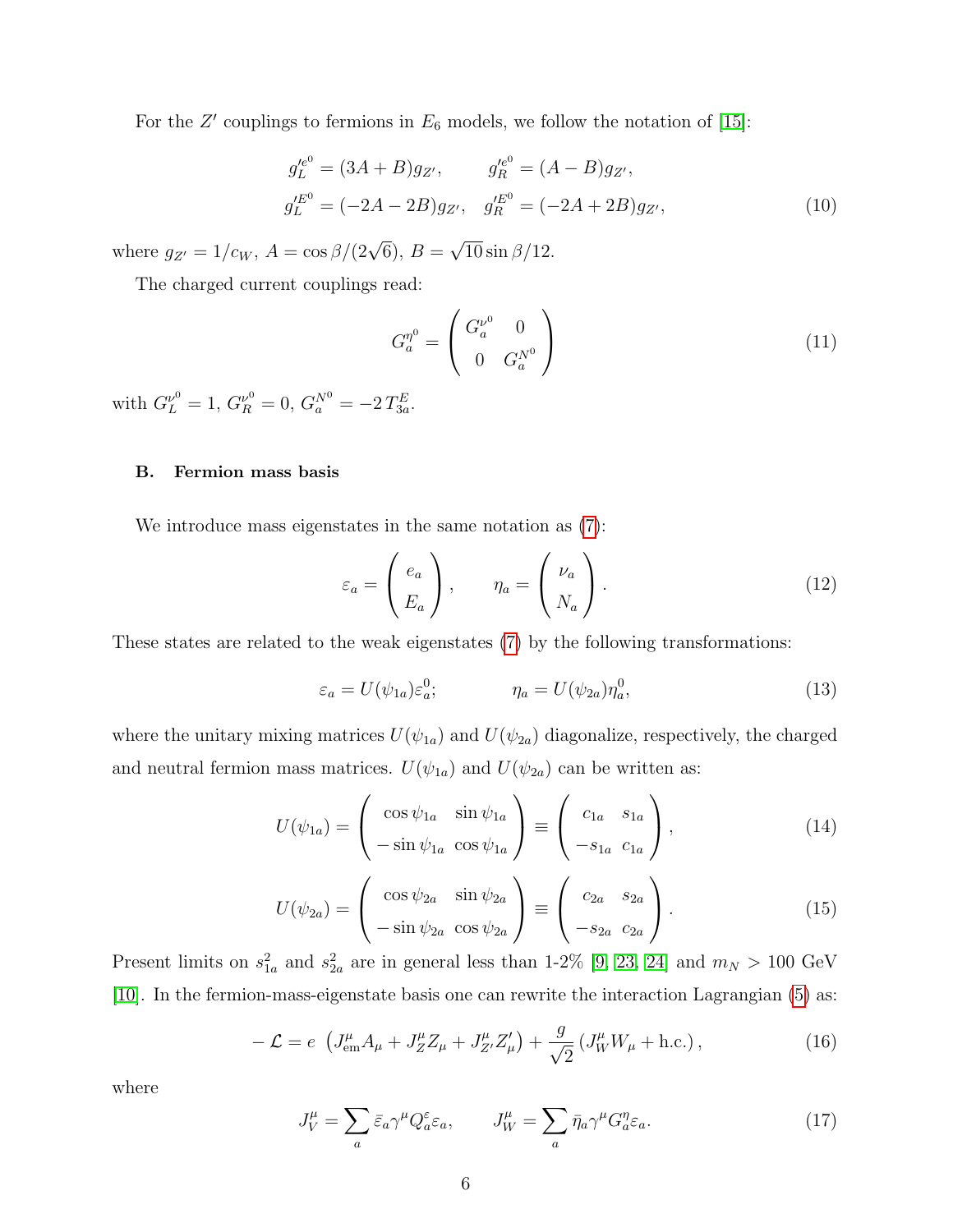Since the gauge fields of Eq.  $(16)$  are the same as those of  $(5)$ , we must have

<span id="page-6-0"></span>
$$
Q_a^{\varepsilon} = U(\psi_{1a}) Q_a^{\varepsilon^0} U^{-1}(\psi_{1a}), \qquad G_a^{\eta} = U(\psi_{2a}) G_a^{\eta^0} U^{-1}(\psi_{1a}), \qquad (18)
$$

and  $Q_a^{\varepsilon} = Q_{em,a}^{\varepsilon}, g_a^{\varepsilon}, g_a^{\prime \varepsilon}$ , with

<span id="page-6-1"></span>
$$
g_a^{\varepsilon} = \begin{pmatrix} g_a^e & g_a^{eE} \\ g_a^{eE} & g_a^E \end{pmatrix}, \qquad g_a^{\prime \varepsilon} = \begin{pmatrix} g_a^{\prime e} & g_a^{\prime eE} \\ g_a^{\prime eE} & g_a^{\prime E} \end{pmatrix}, \qquad G_a^{\eta} = \begin{pmatrix} G_a^{\nu} & G_a^{\nu E} \\ G_a^{\lambda e} & G_a^N \end{pmatrix}.
$$
 (19)

It is clear that the electromagnetic current remains diagonal under the rotation [\(18\)](#page-6-0), and therefore is not affected by lepton mixing.

In the weak charged currents of Eq. [\(17\)](#page-5-2) the exotic-lepton mixings modify not only the left-handed currents but also induce an admixture with the right-handed currents. The offdiagonal term in  $J_W^{\mu}$  of Eqs. [\(17\)](#page-5-2)–[\(19\)](#page-6-1) induces  $NWe$  couplings which allow an additional tchannel exotic-lepton-exchange contribution for the process [\(1\)](#page-1-0) (see Fig. [1\)](#page-7-1). Parametrization of the mixing-modified  $\nu We$  and the mixing-induced  $NWe$  couplings are summarized in Eqs.  $(21)$  and  $(22)$ , respectively.

From [\(18\)](#page-6-0) and [\(19\)](#page-6-1) one can obtain expressions for the lepton coupling constants:

<span id="page-6-5"></span>
$$
g_a^e = g_a^{e^0} c_{1a}^2 + g_a^{E^0} s_{1a}^2, \qquad g_a^{\prime e} = g_a^{\prime e^0} c_{1a}^2 + g_a^{\prime E^0} s_{1a}^2; \qquad (20)
$$

<span id="page-6-2"></span>
$$
G_L^{\nu} = c_{1L}c_{2L} - 2T_{3L}^E s_{1L} s_{2L}, \qquad G_R^{\nu} = -2T_{3R}^E s_{1R} s_{2R}; \qquad (21)
$$

<span id="page-6-3"></span>
$$
G_L^{Ne} = -s_{2L}c_{1L} - 2T_{3L}^E c_{2L} s_{1L}, \qquad G_R^{Ne} = -2T_{3R}^E c_{2R} s_{1R}.
$$
 (22)

## C.  $Z-Z'$  mixing

Concerning  $Z-Z'$  mixing, it can be parametrized as

<span id="page-6-4"></span>
$$
\begin{pmatrix} Z_1 \\ Z_2 \end{pmatrix} = \begin{pmatrix} \cos \phi & \sin \phi \\ -\sin \phi & \cos \phi \end{pmatrix} \begin{pmatrix} Z \\ Z' \end{pmatrix},
$$
 (23)

where Z, Z' are weak eigenstates,  $Z_1$ ,  $Z_2$  are mass eigenstates and  $\phi$  is the Z-Z' mixing angle. Finally, taking Eq.  $(23)$  into account, the lepton neutral current couplings to  $Z_1$  and  $Z_2$  are, respectively [\[15\]](#page-18-9):

<span id="page-6-6"></span>
$$
g_{1a}^e = g_a^e \cos \phi + g_a'^e \sin \phi ; \qquad \qquad g_{2a}^e = -g_a^e \sin \phi + g_a'^e \cos \phi . \tag{24}
$$

Current limits are of the order  $\phi = (2-5) \times 10^{-3}$  [\[10\]](#page-18-5).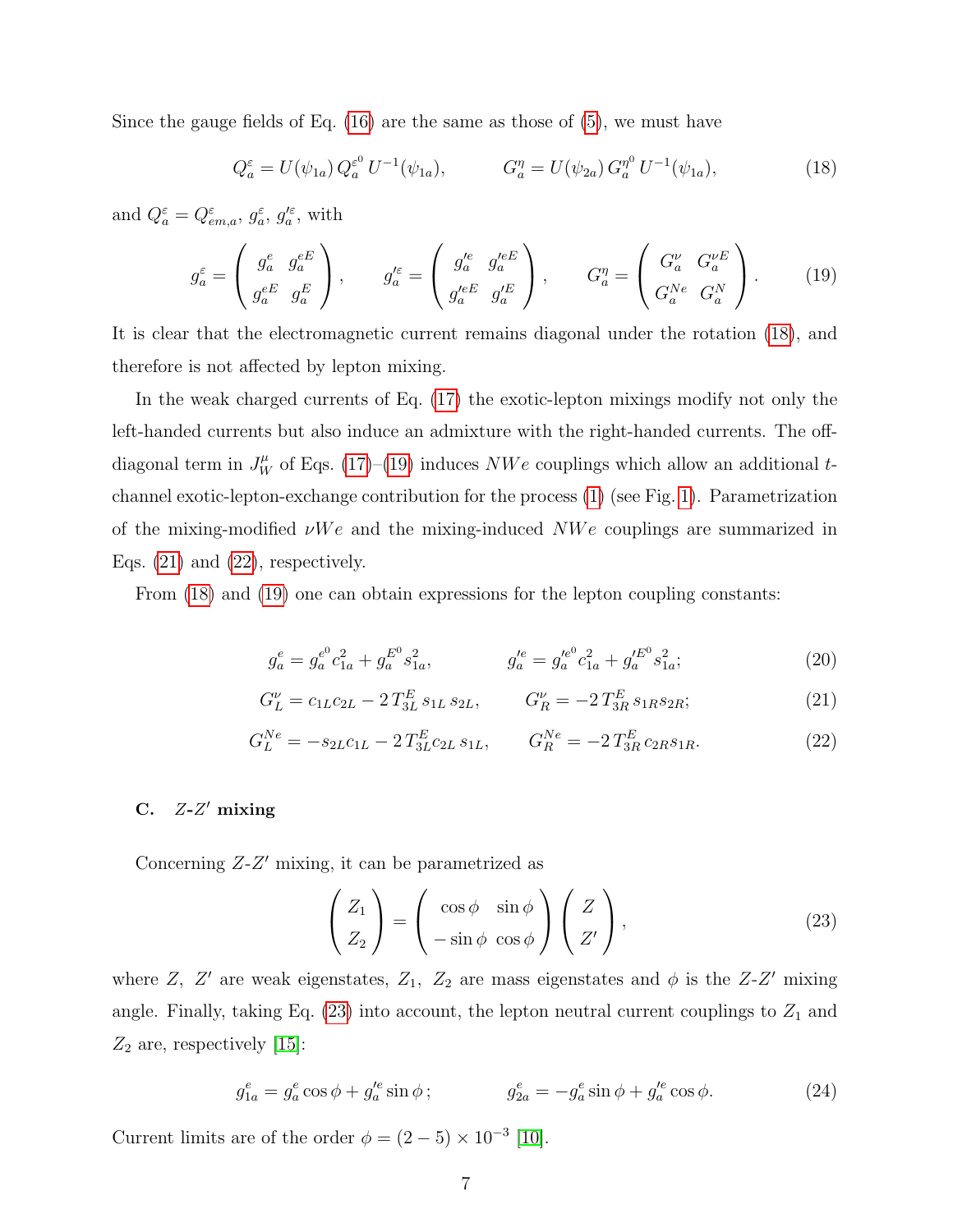#### <span id="page-7-0"></span>III. POLARIZED CROSS SECTION

In the Born approximation the process [\(1\)](#page-1-0) is described by the set of five diagrams shown in Fig. [1](#page-7-1) and corresponding to mass-eigenstate exchanges (i.e.  $\gamma$ ,  $\nu$ ,  $N$ ,  $Z_1$  and  $Z_2$ ), with couplings given by Eqs.  $(20)-(22)$  $(20)-(22)$  and  $(24)$ .



<span id="page-7-1"></span>FIG. 1: Feynman diagrams.

The polarized cross section for the process [\(1\)](#page-1-0) can be written as [\[15\]](#page-18-9)

<span id="page-7-2"></span>
$$
\frac{d\sigma\left(P_L^-, P_L^+\right)}{d\cos\theta} = \frac{1}{4} \left[ \left(1 + P_L^-\right) \left(1 - P_L^+\right) \frac{d\sigma^{RL}}{d\cos\theta} + \left(1 - P_L^-\right) \left(1 + P_L^+\right) \frac{d\sigma^{LR}}{d\cos\theta} + \left(1 + P_L^-\right) \left(1 + P_L^+\right) \frac{d\sigma^{RR}}{d\cos\theta} + \left(1 - P_L^-\right) \left(1 - P_L^+\right) \frac{d\sigma^{LL}}{d\cos\theta} \right], \tag{25}
$$

where  $P_L^ L^-(P_L^+)$  $L_L^{(+)}$ ) are degrees of longitudinal polarization of  $e^ (e^+)$ ,  $\theta$  the scattering angle of the  $W^-$  with respect to the  $e^-$  direction. The superscript "RL" refers to a right-handed electron and a left-handed positron, and similarly for the other terms. The relevant polarized differential cross sections for  $e_a^- e_b^+ \to W_\alpha^- W_\beta^+$  contained in Eq. [\(25\)](#page-7-2) can be expressed as [\[15,](#page-18-9) [25\]](#page-19-7)

<span id="page-7-3"></span>
$$
\frac{d\sigma_{\alpha\beta}^{ab}}{d\cos\theta} = C \sum_{k=0}^{k=2} F_k^{ab} \mathcal{O}_{k\alpha\beta},\tag{26}
$$

where  $C = \pi \alpha_{e.m.}^2 \beta_W/2s$ ,  $\beta_W = (1 - 4M_W^2/s)^{1/2}$  the W velocity in the CM frame, and the helicities of the initial  $e^-e^+$  and final  $W^-W^+$  states are labeled as  $ab = (RL, LR, LL, RR)$ and  $\alpha\beta = (LL, TT, TL)$ , respectively. The  $\mathcal{O}_k$  are functions of the kinematical variables dependent on energy  $\sqrt{s}$ , the scattering angle  $\theta$  and the W mass,  $M_W$ , which characterize the various possibilities for the final  $W^+W^-$  polarizations  $(TT, LL, TL + LT)$  or the sum over all  $W^+W^-$  polarization states for unpolarized W's).

The  $F_k$  are combinations of lepton and trilinear gauge boson couplings,  $g_{WWZ_1}$  and  $g_{WWZ_2}$ , including lepton and Z-Z' mixing as well as propagators of the intermediate states.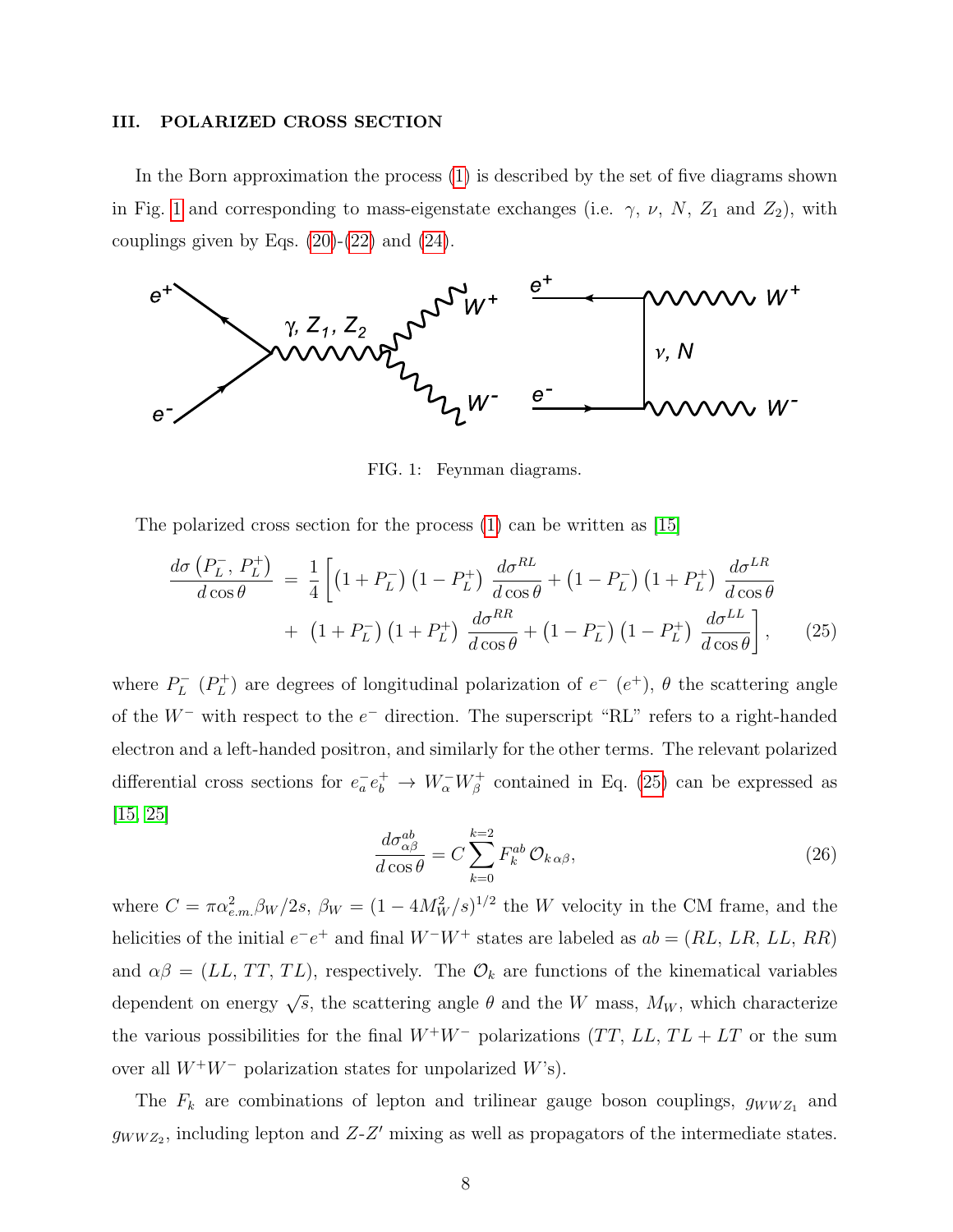For instance, for the LR case one finds

<span id="page-8-1"></span>
$$
F_0^{LR} = \frac{1}{16s_W^4} \left[ (G_L^{\nu})^2 + r_N \left( G_L^{Ne} \right)^2 \right]^2,
$$
  
\n
$$
F_1^{LR} = 2 \left[ 1 - g_{WWZ_1} g_{1L}^e \chi_1 - g_{WWZ_2} g_{2L}^e \chi_2 \right]^2,
$$
  
\n
$$
F_2^{LR} = -\frac{1}{2s_W^2} \left[ \left( G_L^{\nu} \right)^2 + r_N \left( G_L^{Ne} \right)^2 \right] \left[ 1 - g_{WWZ_1} g_{1L}^e \chi_1 - g_{WWZ_2} g_{2L}^e \chi_2 \right],
$$
\n(27)

where the  $\chi_j$  (j = 1, 2) are the  $Z_1$  and  $Z_2$  propagators, i.e.  $\chi_j = s/(s - M_j^2 + iM_j\Gamma_j)$ ,  $r_N = t/(t-m_N^2)$ , with  $t = M_W^2 - s/2 + s \cos \theta \beta_W/2$ , and  $m_N$  is the neutral heavy lepton mass. Also, in Eq. [\(27\)](#page-8-1),  $g_{WWZ_1} = g_{WWZ} \cos \phi$  and  $g_{WWZ_2} = -g_{WWZ} \sin \phi$  where  $g_{WWZ} = \cot \theta_W$ . Note that Eq.  $(27)$  is obtained in the approximation where the imaginary parts of the  $Z_1$ and  $Z_2$  boson propagators are neglected, which is fully appropriate far away from the poles. (Accounting for this effect would require the replacements  $\chi_j \to \text{Re}\,\chi_j$  and  $\chi_j^2 \to |\chi_j|^2$  on the right-hand side of Eq. [\(27\)](#page-8-1).)

Since the gauge eigenstate  $Z'$  is neutral under  $SU(2)_L$  and does not couple to the  $W^+W^-$ pair, the process [\(1\)](#page-1-0) is sensitive to a  $Z'$  only in the case of a non-zero  $Z-Z'$  mixing. Moreover, as one can easily see from the formulae above, the s-channel  $Z_2$  and the t-channel N exchange amplitudes arise only in the case of non-vanishing mixing angles. In this case, the expression for the SM cross section [\[25\]](#page-19-7) can be obtained from [\(25\)](#page-7-2) in the limit of vanishing mixing angles.

The first term  $F_0^{LR}$  describes the contributions to the cross section caused by neutrino  $\nu$  and heavy neutral lepton N exchanges in the t-channel while the second one,  $F_1^{LR}$ , is responsible for s-channel exchange of the photon  $\gamma$  and the gauge bosons  $Z_1$  and  $Z_2$ . The interference between s- and t-channel amplitudes is contained in the term  $F_2^{LR}$ . The RL case is simply obtained from Eq. [\(27\)](#page-8-1) by exchanging  $L \to R$ .

For the LL and RR cases there is only N-exchange contribution,

<span id="page-8-2"></span>
$$
F_0^{LL} = F_0^{RR} = \frac{1}{16s_W^4} r_N^2 \left( G_L^{Ne} G_R^{Ne} \right)^2.
$$
 (28)

Concerning the  $\mathcal{O}_{k \alpha \beta}$  multiplying the expression in Eq. [\(28\)](#page-8-2) (see Eq. [\(26\)](#page-7-3)) their explicit expressions for polarized and unpolarized final states  $W^+W^-$  can be found in, e.g. [\[15\]](#page-18-9).

#### <span id="page-8-0"></span>IV. DISCOVERY REACH ON HEAVY LEPTON COUPLINGS

We take "discovery" of new physics to mean exclusion of the Standard Model at a given confidence level. In the following, this will be the 95% C.L.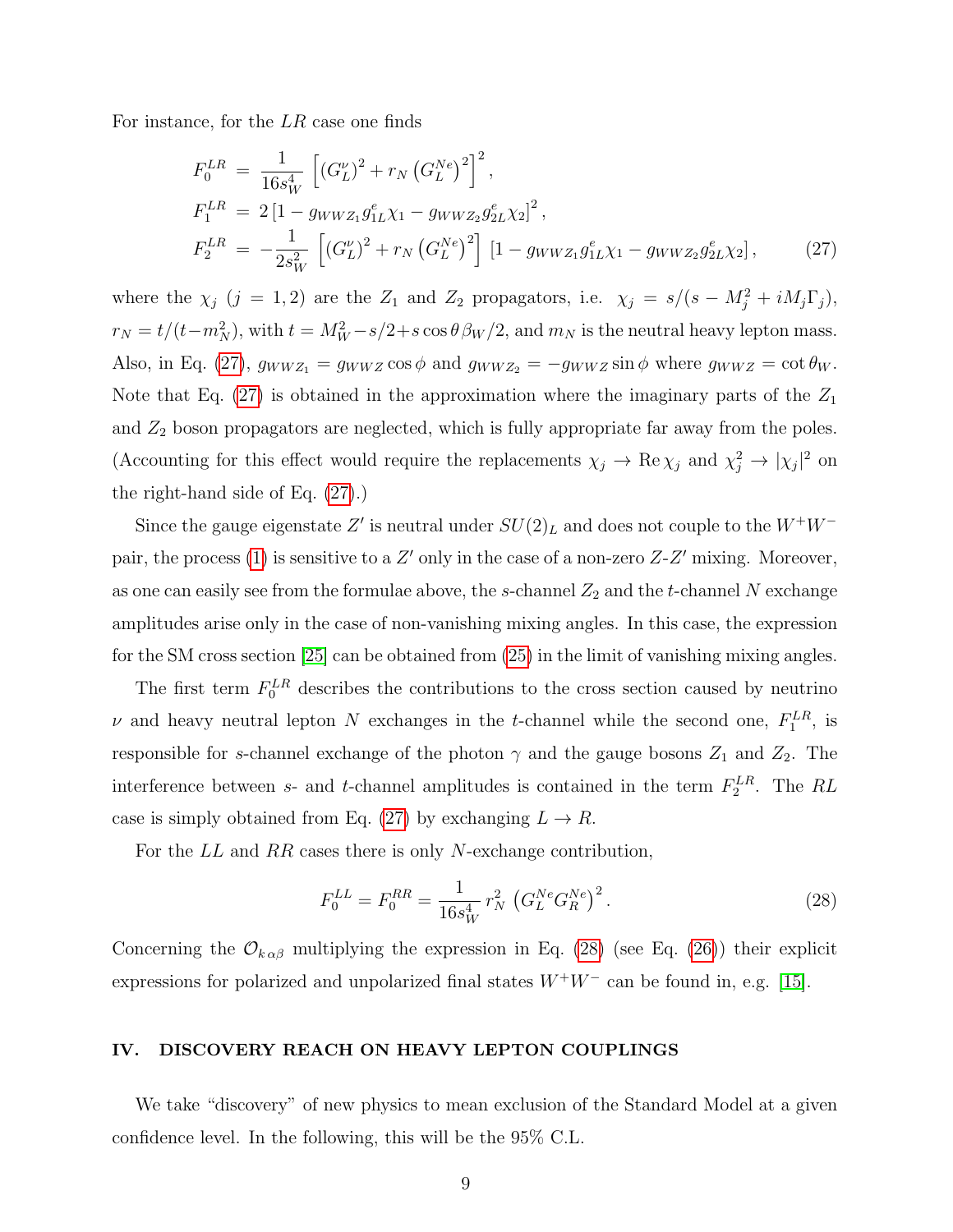## A. No  $Z-Z'$  mixing

Let us start the analysis with a case where there is only lepton mixing and no  $Z-Z'$ mixing, i.e.,  $\phi = 0$ . Since the mixing angles are bounded by  $s_i^2$  at most of order  $10^{-2}$ , we can expect that retaining only the terms of order  $s_1^2$ ,  $s_2^2$  and  $s_1s_2$  in the cross section [\(25\)](#page-7-2) should be an adequate approximation. To do that we expand the couplings of Eqs. [\(20\)](#page-6-5)-[\(22\)](#page-6-3) taking Eq. [\(9\)](#page-4-5) into account. We find for  $E_6$  models, where  $T_{3L}^E = T_{3R}^E = -1/2$ :

<span id="page-9-0"></span>
$$
G_L^{Ne} = s_{1L} - s_{2L}, \t G_R^{Ne} = s_{1R}
$$
  
\n
$$
g_L^e = g_L^{e^0}, \t g_R^e = g_R^{e^0} - \frac{1}{2} (G_R^{Ne})^2 g_Z,
$$
  
\n
$$
G_L^{\nu} = G_L^{\nu^0} - \frac{1}{2} (G_L^{Ne})^2, \t G_R^{\nu} = s_{1R} s_{2R}.
$$
\n(29)

From Eqs. [\(27\)](#page-8-1)-[\(29\)](#page-9-0) one can see that in the adopted approximation the cross section [\(25\)](#page-7-2) allows to constrain basically the pair of heavy lepton couplings squared,  $((G_L^{Ne})^2, (G_R^{Ne})^2)$ , it is not possible to constrain  $s_{2R}^2$ , which represents mixing in the right-handed neutral-lepton sector.

The sensitivity of the polarized differential cross section [\(25\)](#page-7-2) to the couplings  $G_L^{Ne}$  and  $G_R^{Ne}$  is evaluated numerically by dividing the angular range  $|\cos \theta| \leq 0.98$  into 10 equal bins, and defining a  $\chi^2$  function in terms of the expected number of events  $N(i)$  in each bin for a given combination of beam polarizations [\[16\]](#page-18-10):

$$
\chi^2 = \sum_{\{P_L^-, P_L^+\}} \sum_{i}^{\text{bins}} \left[ \frac{N_{\text{SM+NP}}(i) - N_{\text{SM}}(i)}{\delta N_{\text{SM}}(i)} \right]^2,\tag{30}
$$

where  $N(i) = \mathcal{L}_{int} \sigma_i \varepsilon_W$  with  $\mathcal{L}_{int}$  the time-integrated luminosity. Furthermore,

$$
\sigma_i = \sigma(z_i, z_{i+1}) = \int_{z_i}^{z_{i+1}} \left(\frac{d\sigma}{dz}\right) dz,
$$
\n(31)

where  $z = \cos \theta$  and polarization indices have been suppressed. Also,  $\varepsilon_W$  is the efficiency for  $W^+W^-$  reconstruction, for which we take the channel of lepton pairs  $(e\nu + \mu\nu)$  plus two hadronic jets, giving  $\varepsilon_W \simeq 0.3$  basically from the relevant branching ratios. The procedure outlined above is followed to evaluate both  $N_{SM}(i)$  and  $N_{SM+NP}(i)$ .

The uncertainty on the number of events  $\delta N_{\rm SM}(i)$  combines both statistical and systematic errors where the statistical component is determined by  $\delta N_{\rm SM}^{\rm stat}(i) = \sqrt{N_{\rm SM}(i)}$ . Concerning systematic uncertainties, an important source is represented by the uncertainty on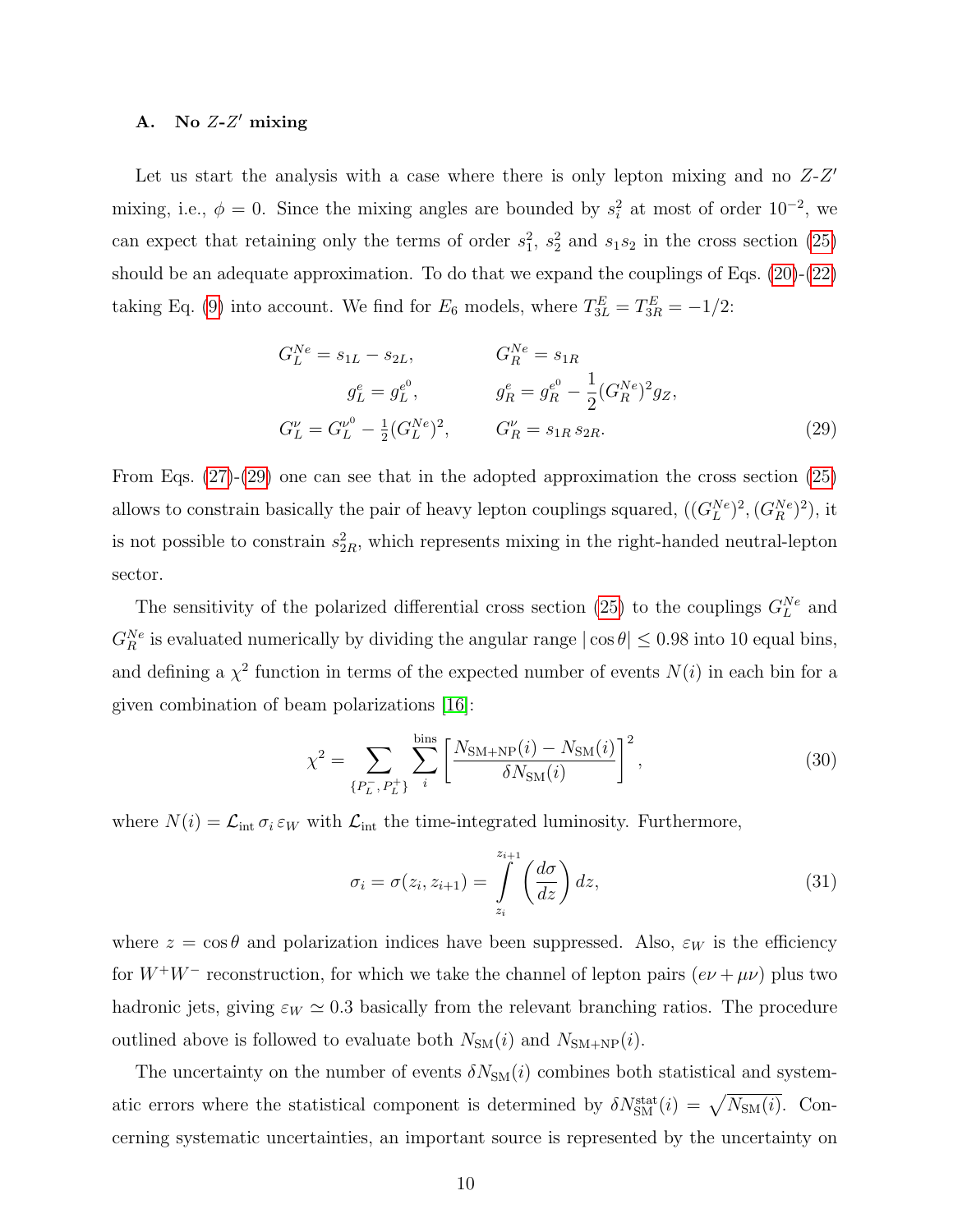beam polarizations, for which we assume  $\delta P_L^-/P_L^- = \delta P_L^+/P_L^+ = 0.5\%$  with the "standard" envisaged values  $|P_L|$  $|P_L^-| = 0.8$  and  $|P_L^+|$  $|L_L| = 0.6$  [\[21\]](#page-19-2). As for the time-integrated luminosity, for simplicity we assume it to be equally distributed between the different polarization configurations. Another source of systematic uncertainty originates from the efficiency of reconstruction of  $W^{\pm}$  pairs which we assume to be  $\delta \varepsilon_W / \varepsilon_W = 0.5\%$ . Also, in our numerical analysis to evaluate the sensitivity of the differential distribution to model parameters we include initial-state QED corrections to on-shell  $W^{\pm}$  pair production in the flux function approach [\[26](#page-19-8)[–30\]](#page-19-9) that assures a good approximation within the expected accuracy of the data.

As a criterion to derive constraints on the coupling constants in the case where no deviations from the SM were observed within the foreseeable uncertainties on the measurable cross sections, we impose that

<span id="page-10-1"></span>
$$
\chi^2 \le \chi^2_{\text{min}} + \chi^2_{\text{CL}},\tag{32}
$$

where  $\chi^2_{CL}$  is a number that specifies the chosen confidence level, and  $\chi^2_{min}$  is the minimal value of the  $\chi^2$  function.



<span id="page-10-0"></span>FIG. 2: Discovery reach (95% C.L.) on the heavy neutral lepton couplings  $(G_L^{Ne})^2$  and  $(G_R^{Ne})^2$ obtained from differential polarized cross sections with  $(P_L^- = \pm 0.8, P_L^+ = \mp 0.6)$  and different sets of  $W^{\pm}$  polarizations. Here,  $\sqrt{s} = 0.5$  TeV,  $\mathcal{L}_{int} = 0.5$  ab<sup>-1</sup> and  $m_N = 0.3$  TeV.

From the numerical procedure outlined above, we obtain the allowed regions in  $(G_L^{Ne})^2$ and  $(G_R^{Ne})^2$  determined from the differential polarized cross sections with different sets of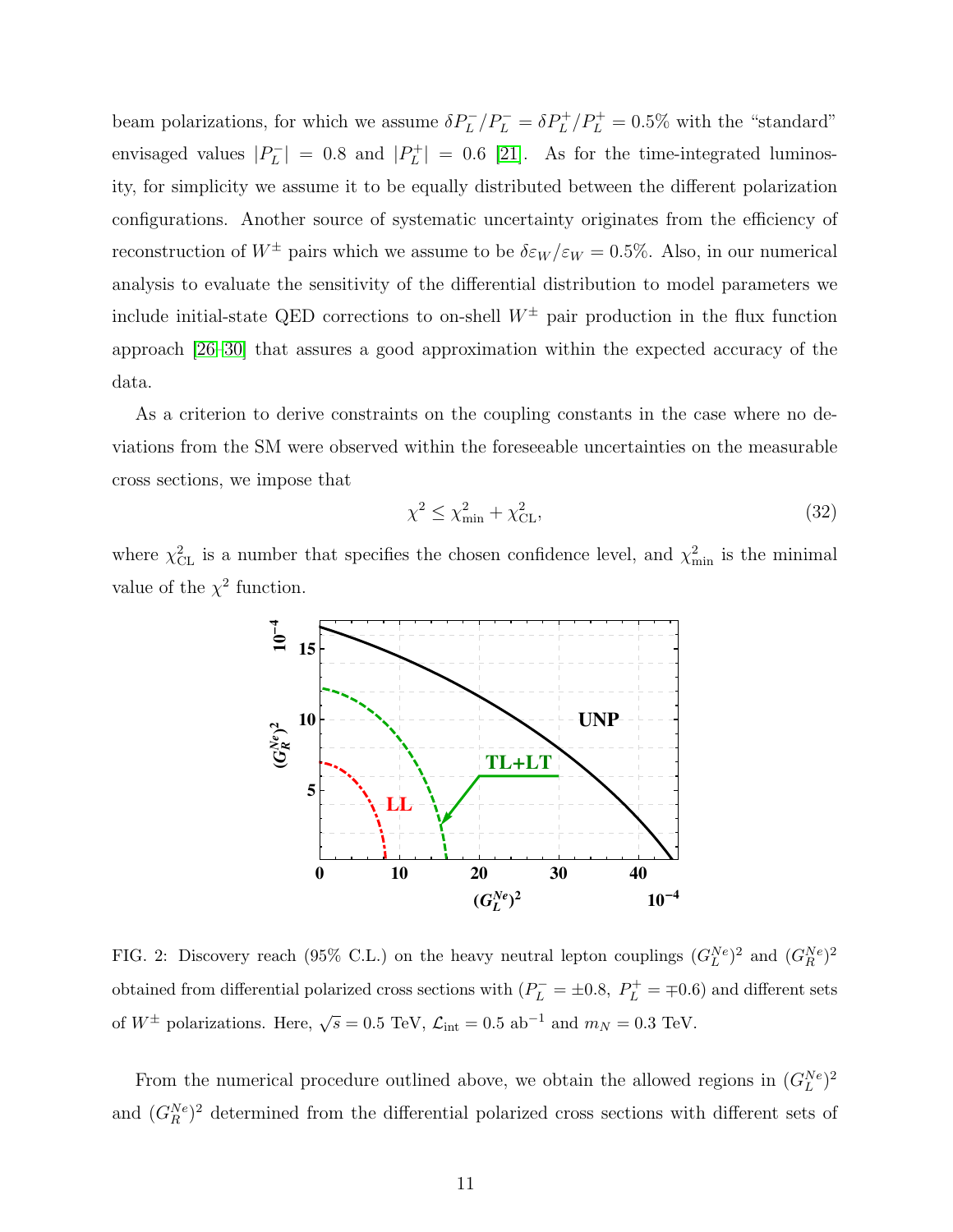polarization (as well as from the unpolarized process [\(1\)](#page-1-0)) depicted in Fig. [2,](#page-10-0) where  $\mathcal{L}_{int}$  =  $500 \text{ fb}^{-1}$  has been taken [\[21\]](#page-19-2).

The results of a further potential extension of the present analysis are also shown in Fig. [2](#page-10-0) where the feasibility of measuring polarized  $W^{\pm}$  states in the process [\(1\)](#page-1-0) is assumed. This assumption is based on the experience gained at LEP2 on measurements of W polarisation [\[31\]](#page-19-10). The method exploited for the measurement of  $W$  polarisation is based on the spin density matrix elements that allow to obtain the differential cross sections for polarised W bosons. Information on spin density matrix elements as functions of the W<sup>−</sup> production angle with respect to the electron beam direction was extracted from the decay angles of the charged lepton in the  $W^-$  ( $W^+$ ) rest frame. The relevant theoretical framework for measurement of  $W^{\pm}$  polarisation was described in [\[18,](#page-19-0) [25\]](#page-19-7).

In Fig. [2,](#page-10-0) we consider different cases of polarized  $W$ s, with  $W_L$  and  $W_T$  referring to longitudinally and transversely polarized Ws, respectively. As shown in the figure,  $d\sigma(W^+_LW^-_L)/dz$ is most sensitive to the parameters  $(G_L^{Ne})^2$  and  $(G_R^{Ne})^2$  while  $d\sigma(W_T^+W_T^-)/dz$  has the lowest sensitivity to those parameters. The bounds on heavy lepton couplings obtained from  $d\sigma(W_T^+W_T^-)/dz$  are not presented here as they are outside of the range shown in Fig. [2.](#page-10-0) The role of W polarization is seen to be essential in order to set meaningful finite bounds on the  $NWe$  couplings.

The obtained bounds are reminiscent of arcs of circles in the  $(G_L^{Ne})^2-(G_R^{Ne})^2$  plane. This reflects the fact that the deviations in the  $LR$  and  $RL$  cross sections are approximately the same for the right-handed and left-handed couplings (recall that  $T_{3L}^E = T_{3R}^E$ ) and thus approximately behave as  $(G_L^{Ne})^4 + (G_R^{Ne})^4$ .

In this Fig. [2,](#page-10-0) we considered a fairly low mass,  $m_N = 0.3$  TeV. As one can see from Fig. [3](#page-12-0) the constraints on heavy lepton couplings become more severe for larger values of  $m<sub>N</sub>$ . The point is that the deviation of the cross section induced by the lepton mixing, from the SM prediction can be expressed, e.g., for the LR case, as

$$
\Delta \sigma_{LR} \equiv \sigma_{\rm NP} - \sigma_{\rm SM} \propto (G_L^{Ne})^2 (1 - r_N), \tag{33}
$$

where we have used Eqs. [\(27\)](#page-8-1) and [\(29\)](#page-9-0). This structure  $(1 - r_N)$  arises from negative interference between a mixing contribution to  $\nu$  exchange and the N-exchange contribution. It reflects the decreasing impact of the heavy neutrino exchange contribution to  $\Delta \sigma_{LR}$ , since at large values of  $m<sub>N</sub>$  the last term will be small. This leads to a better sensitivity on the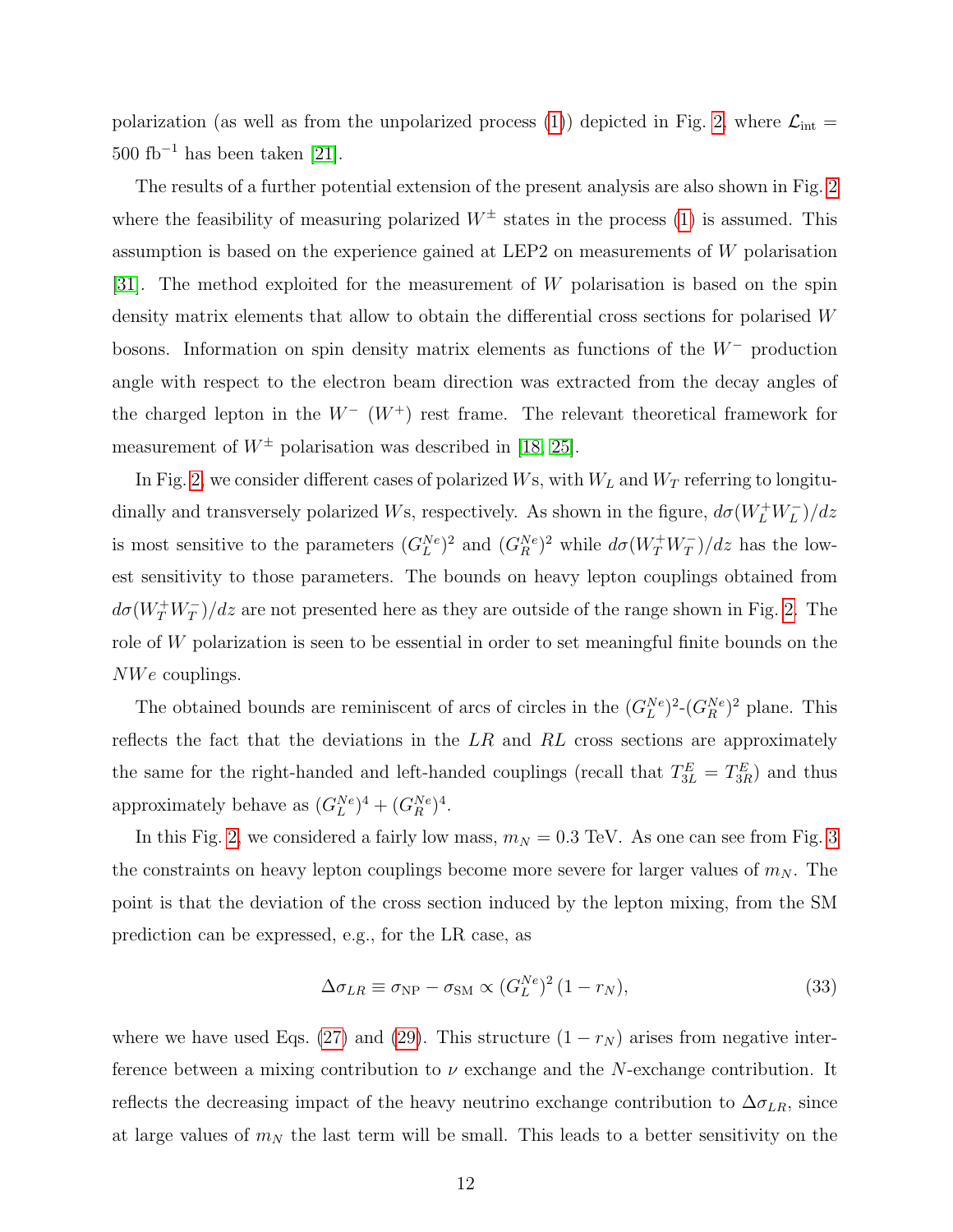mixing angles with increasing  $m_N$ . The analogous dependence also holds for  $\Delta \sigma_{RL}$  case.



<span id="page-12-0"></span>FIG. 3: Same as in Fig. [2](#page-10-0) but obtained from the differential polarized cross sections  $d\sigma(W_L^+W_L^-)/dz$ only, with  $(P_L^- = \pm 0.8, P_L^+ = \mp 0.6)$  and different values of the lepton mass  $m_N = 0.3$  TeV, 0.6 TeV, 1 TeV and  $m_N \to \infty$ . Here,  $\sqrt{s} = 0.5$  TeV and  $\mathcal{L}_{int} = 0.5$  ab<sup>-1</sup>.

## B. Including  $Z-Z'$  mixing

Now we turn to the generic case where both lepton mixing and  $Z-Z'$  mixing occur, so that the leptonic coupling constants are as in Eq. [\(24\)](#page-6-6) and the  $Z_1$ ,  $Z_2$  couplings to  $W^{\pm}$  are as in Eq.  $(27)$ . In this case, in order to evaluate the influence of the  $Z-Z'$  mixing on the allowed discovery region on the heavy lepton coupling plane  $((G_L^{Ne})^2, (G_R^{Ne})^2)$  one should vary the mixing angle  $\phi$  within its current constraints which depend on the specific Z' model [\[32\]](#page-19-11), namely  $-0.0018 < \phi < 0.0009$  for the  $\psi$  model and  $-0.0016 < \phi < 0.0006$  for the  $\chi$  model. Within a specific Z' model and with fixed  $m_N$ , the  $\chi^2$  function basically depends on three parameters:  $\phi$ ,  $G_L^{Ne}$  and  $G_R^{Ne}$ . In this case, Eq. [\(32\)](#page-10-1) describes a tree-dimensional surface. Its projection on the  $((G_L^{Ne})^2, (G_R^{Ne})^2)$  plane demonstrates the interplay between leptonic and  $Z-Z'$  mixings. Fig. [4](#page-13-0) shows, as a typical example, the results of this analysis for the  $\chi$ -model (left panel) and the  $\psi$ -model (right panel), respectively, with fixed  $m_N = 0.3$  TeV. As one can see, the shapes of the allowed regions for the coupling constants  $G_L^{Ne}$  and  $G_R^{Ne}$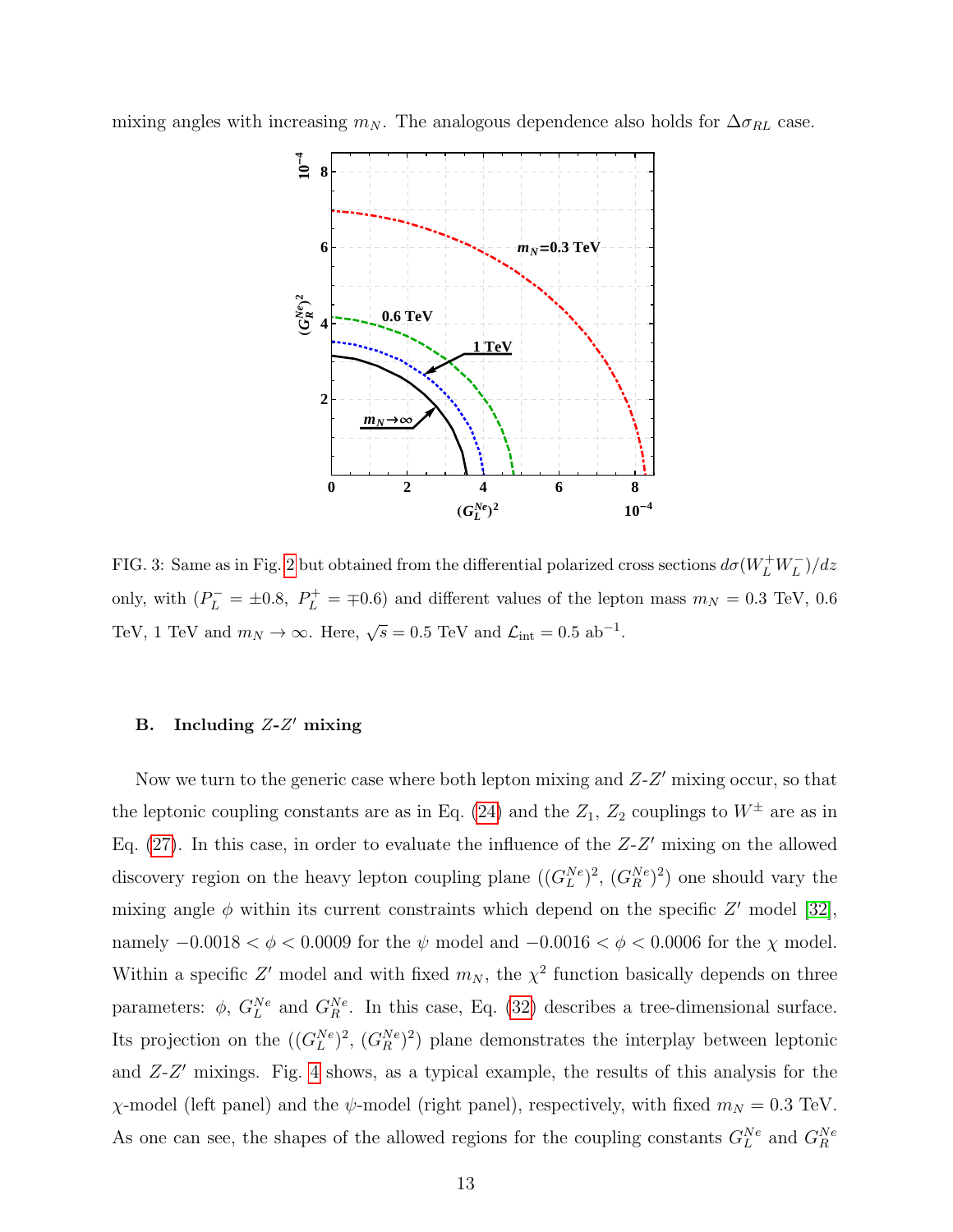

<span id="page-13-0"></span>FIG. 4: Discovery reach at 95% CL on the heavy neutral lepton coupling plane  $((G_L^{Ne})^2, (G_R^{Ne})^2)$ at  $m_N = 0.3$  TeV in the case where both lepton mixing and  $Z-Z'$  mixing are simultaneously allowed for the  $Z'_{\chi}$  model (left panel) and the  $Z'_{\psi}$  model (right panel), obtained from combined analysis of polarized differential cross sections  $d\sigma(W_L^+W_L^-)/dz$  at different sets of polarization,  $P_L^- = \pm 0.8$ ,  $P_L^+ = \mp 0.6$ , at the ILC with  $\sqrt{s} = 0.5$  TeV and  $\mathcal{L}_{int} = 1$  ab<sup>-1</sup>. The dashed curves labelled " $\phi = 0$ " refer to the case of no Z-Z' mixing.

are quite dependent on the  $Z'$  model and different for these two cases. From the explicit calculation it turns out that this is due to the different relative signs between the lepton and Z-Z' mixing contributions to the deviations of the cross section  $\Delta \sigma$ .

Concerning Fig. [4](#page-13-0) and the corresponding analysis for the  $\chi$  and  $\psi$  models, we should note that the bounds on the lepton couplings  $(G_L^{Ne})^2$  and  $(G_R^{Ne})^2$  are somewhat looser than in the case  $\phi = 0$  discussed above (roughly, by a factor as large as two), but still numerically competitive with the current situation. Also, we can remark that the cross sections for longitudinal W<sup>+</sup>W<sup>−</sup> production provide by themselves the most stringent constraints for this model.

Finally, one should note that although the discovery reach on the lepton couplings  $(G_L^{Ne})^2$ and  $(G_R^{Ne})^2$  obtained from polarized differential cross sections is quite dependent on the Z' model, this is not the case for the identification reach as the double beam polarization asymmetry  $A_{\text{double}}^N$  is basically independent of the  $Z-Z'$  boson mixing.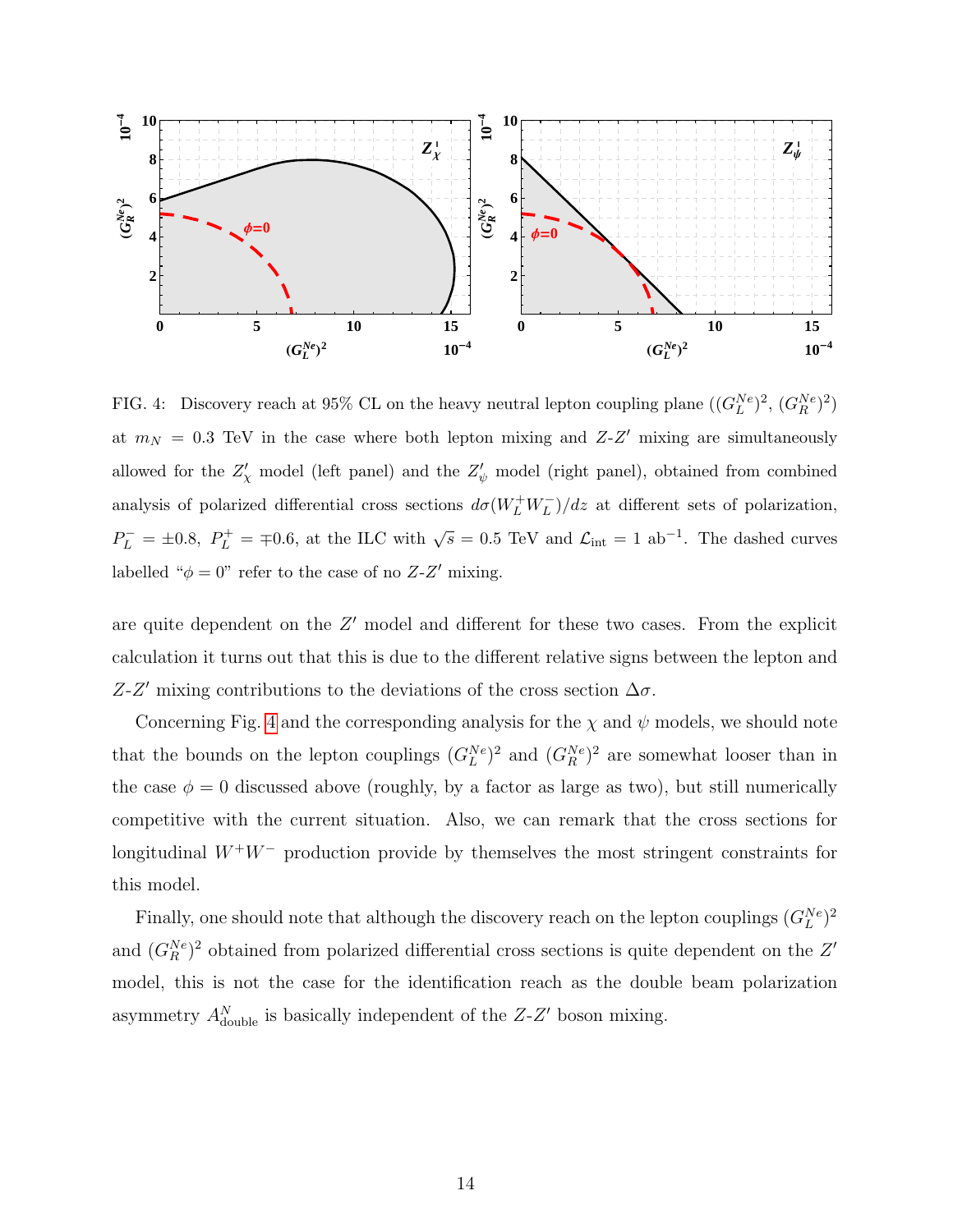## <span id="page-14-0"></span>V. IDENTIFICATION OF HEAVY LEPTON EFFECTS WITH  $A_{\text{double}}$

By "identification" we shall here mean *exclusion* of a certain set of competitive models, including the SM, to a certain confidence level. For this purpose, the double beam polarization asymmetry, defined as [\[20,](#page-19-4) [33,](#page-19-12) [34\]](#page-19-13)

<span id="page-14-1"></span>
$$
A_{\text{double}} = \frac{\sigma(P_1, -P_2) + \sigma(-P_1, P_2) - \sigma(P_1, P_2) - \sigma(-P_1, -P_2)}{\sigma(P_1, -P_2) + \sigma(-P_1, P_2) + \sigma(P_1, P_2) + \sigma(-P_1, -P_2)},
$$
\n(34)

is very useful. Here  $P_1 = |P_L^-|$  $P_L^-$ ,  $P_2 = |P_L^+|$  $|L_L|$ , and  $\sigma(\pm P_1, \pm P_2)$  denotes the polarized integrated cross section determined within the allowed range of the  $W^-$  scattering angle (or cos  $\theta$ ). From Eqs. [\(25\)](#page-7-2) and [\(34\)](#page-14-1) one finds for the  $A_{\text{double}}$  of the process [\(1\)](#page-1-0)

$$
A_{\text{double}} = P_1 P_2 \frac{(\sigma^{RL} + \sigma^{LR}) - (\sigma^{RR} + \sigma^{LL})}{(\sigma^{RL} + \sigma^{LR}) + (\sigma^{RR} + \sigma^{LL})}.
$$
\n(35)

We note that this asymmetry is only available if both initial beams are polarized.



<span id="page-14-3"></span>FIG. 5: Double beam polarization asymmetry  $A_{\text{double}}$  for the production of unpolarized  $W^{\pm}$  as a function of neutral heavy lepton mass  $m_N$  for different choices of couplings  $\sqrt{G_L^{Ne}G_R^{Ne}}$  (attached to the lines) at the ILC with  $\sqrt{s} = 0.5$  TeV (left panel) and  $\sqrt{s} = 1.0$  TeV (right panel),  $\mathcal{L}_{int} = 1$  ab<sup>-1</sup>. The solid horizontal line corresponds to  $A_{\text{double}}^{\text{SM}} = A_{\text{double}}^{\text{Z'}} = A_{\text{double}}^{\text{AGC}}$ . The error bands indicate the expected uncertainty in the SM case at the  $1-\sigma$  level.

It is important to also note that the SM gives rise only to  $\sigma^{LR}$  and  $\sigma^{RL}$  such that the structure of the integrated cross section has the form

<span id="page-14-2"></span>
$$
\sigma_{\rm SM} = \frac{1}{4} \left[ \left( 1 + P_L^- \right) \left( 1 - P_L^+ \right) \sigma_{\rm SM}^{RL} + \left( 1 - P_L^- \right) \left( 1 + P_L^+ \right) \sigma_{\rm SM}^{LR} \right]. \tag{36}
$$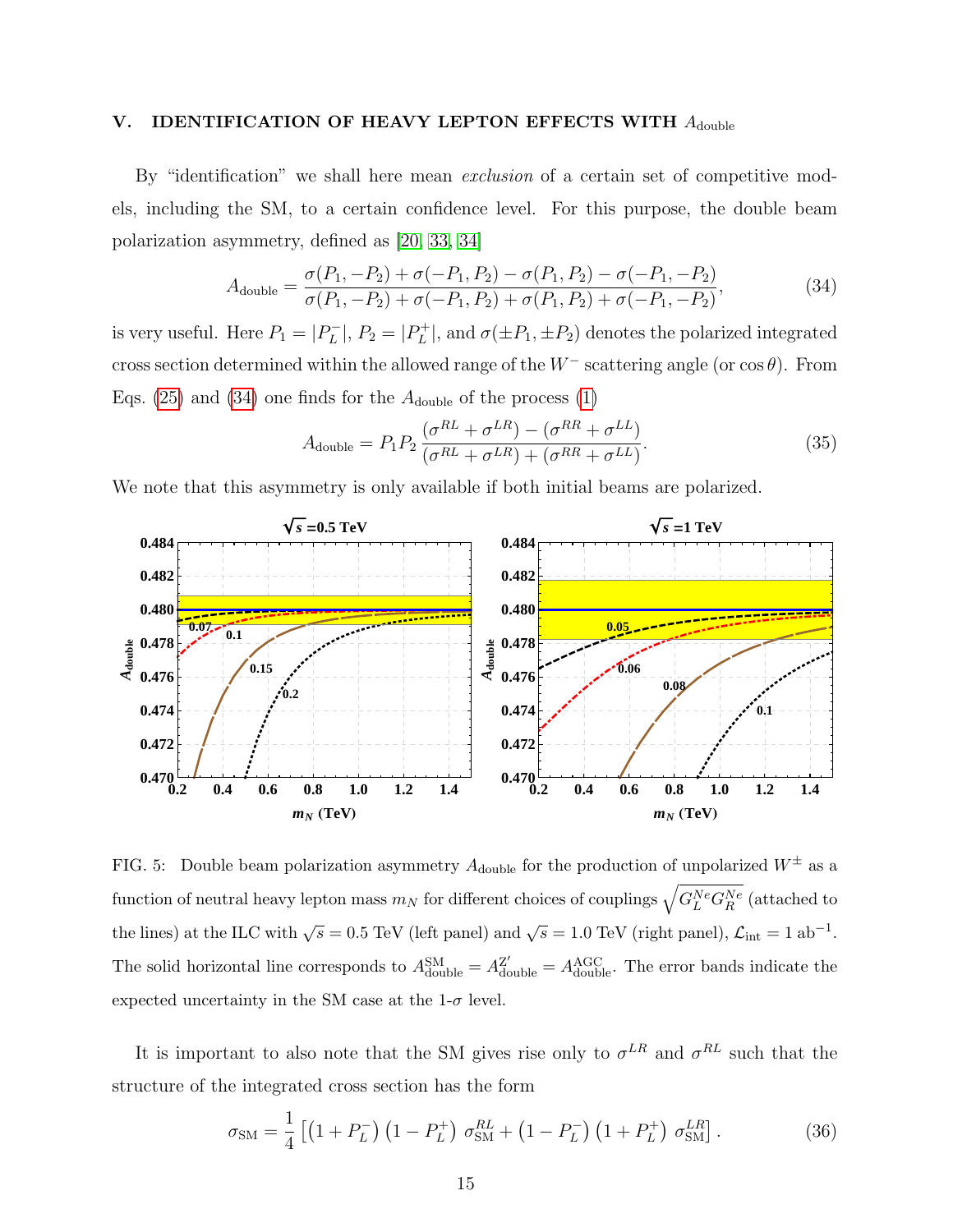This is also the case for anomalous gauge couplings  $(AGC)$  [\[25\]](#page-19-7), and  $Z'$ -boson exchange (including  $Z-Z'$  mixing and  $Z_2$  exchange) [\[16\]](#page-18-10). The corresponding expressions for those cross sections can be obtained from [\(36\)](#page-14-2) by replacing the specification  $SM \rightarrow AGC$  and  $Z'$ , respectively. Accordingly, the double beam polarization asymmetry has a common form for all those cases:

<span id="page-15-0"></span>
$$
A_{\text{double}}^{\text{SM}} = A_{\text{double}}^{\text{AGC}} = A_{\text{double}}^{\text{Z}'} = P_1 P_2 = 0.48,\tag{37}
$$

where the numerical value corresponds to the product of the electron and positron degrees of polarization:  $P_1 = 0.8$ ,  $P_2 = 0.6$ . Eq. [\(37\)](#page-15-0) demonstrates that  $A_{\text{double}}^{\text{SM}}$ ,  $A_{\text{double}}^{\text{AGC}}$  and  $A_{\text{dc}}^{\text{Z'}}$ double are indistinguishable for any values of NP parameters, AGC or  $Z'$  mass and strength of  $Z$ - $Z'$ mixing, i.e.  $\Delta A_{\text{double}} = A_{\text{double}}^{\text{AGC}} - A_{\text{double}}^{\text{SM}} = A_{\text{double}}^{\text{Z'}} - A_{\text{double}}^{\text{SM}} = 0.$ 

On the contrary, the heavy neutral lepton  $N$ -exchange in the  $t$ -channel will induce nonvanishing contributions to  $\sigma^{LL}$  and  $\sigma^{RR}$ , and thus force  $A_{\text{double}}$  to a smaller value,  $\Delta A_{\text{double}} =$  $A_{\text{double}}^N - A_{\text{double}}^{\text{SM}} \propto -P_1 P_2 r_N^2 \left( G_L^{Ne} G_R^{Ne} \right)^2 < 0$  irrespectively of the simultaneous lepton and Z-Z' mixing contributions to  $\sigma^{RL}$  and  $\sigma^{LR}$ . A value of  $A_{\text{double}}$  below  $P_1P_2$  can provide a signature of heavy neutral lepton  $N$ -exchange in the process  $(1)$ . All those features in the  $A_{\text{double}}$  behavior are shown in Fig. [5,](#page-14-3) where we consider unpolarized Ws.

The identification reach (ID) on the plane of heavy lepton coupling  $((G_L^{Ne})^2, (G_R^{Ne})^2)$  (at 95% C.L.) for various lepton masses  $m_N$  plotted in Fig. [6](#page-16-1) is obtained from conventional  $\chi^2$ analysis with  $A_{\text{double}}$ . In that case the  $\chi^2$  function is constructed as  $\chi^2 = (\Delta A_{\text{double}}/\delta A_{\text{double}})^2$ where  $\delta A_{\text{double}}$  is the expected experimental uncertainty accounting for both statistical and systematic components. Note that discovery is possible in the green and yellow regions, whereas identification is only possible in the green region. The hyperbola-like limit of the identification reach is due to the appearance of a product of the squared couplings  $(G_L^{Ne})^2$ and  $(G_R^{Ne})^2$  in the deviation from the SM cross section, given by Eq. [\(28\)](#page-8-2).

It should be stressed that the identification reach is independent of the  $Z'$  model assumed, whereas the discovery reach is not. In fact, in the lower left corner of these figures, we show how the discovery reach gets modified if we allow for  $Z-Z'$  mixing within the  $Z'_{\chi}$  model (cf. Fig. [4\)](#page-13-0).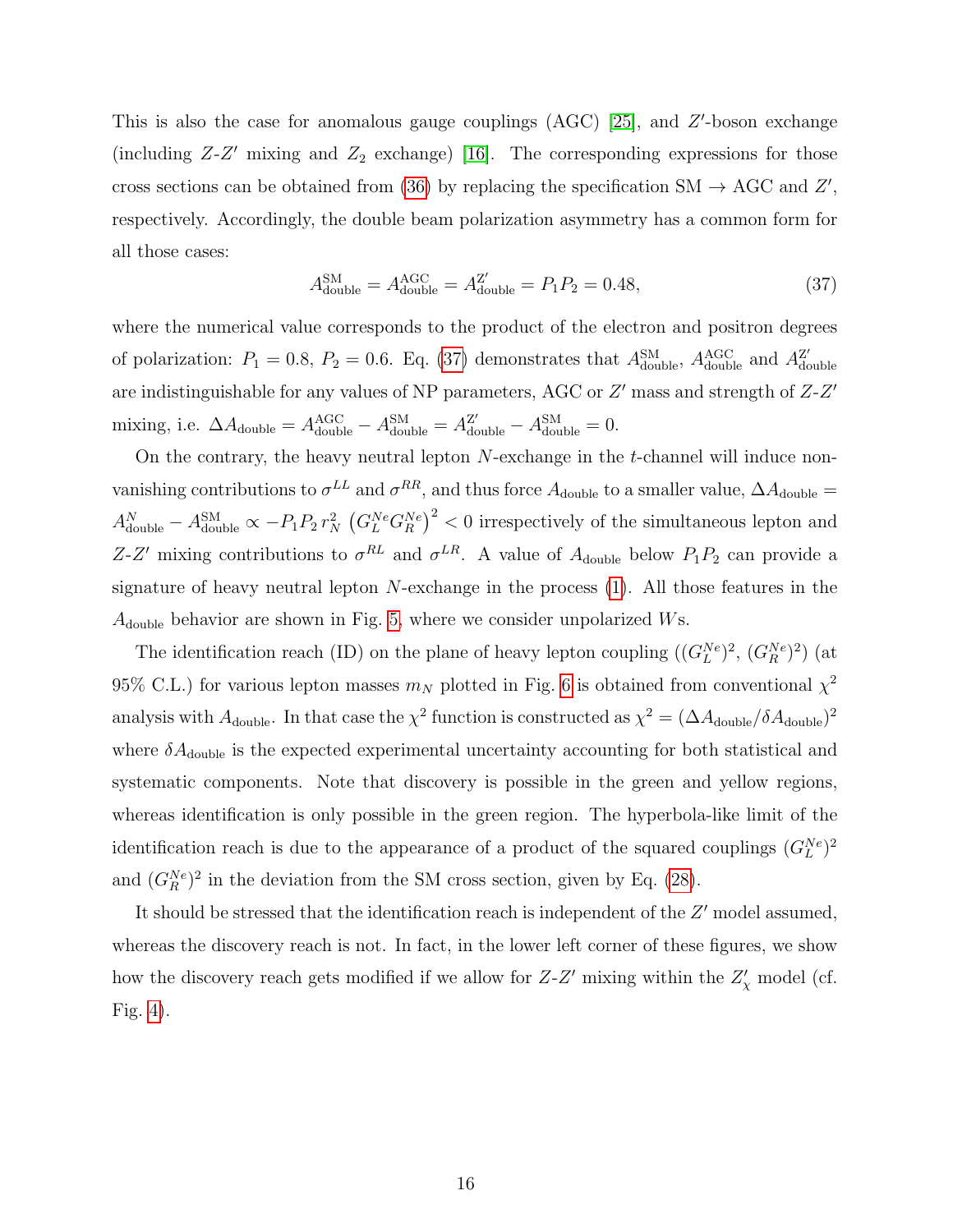

<span id="page-16-1"></span>FIG. 6: Left panel: discovery (DIS) and identification (ID) reaches at 95% CL on the heavy neutral lepton coupling plane  $((G_L^{Ne})^2, (G_R^{Ne})^2)$ , obtained from a combined analysis of polarized differential cross sections  $d\sigma(W_L^+W_L^-)/dz$  at different sets of polarization,  $P_L^- = \pm 0.8$ ,  $P_L^+ = \mp 0.6$ , and exploiting the double polarization asymmetry. Furthermore,  $m_N = 0.3 \text{ TeV}$ ,  $\sqrt{s} = 0.5 \text{ TeV}$ and  $\mathcal{L}_{\text{int}} = 1$  ab<sup>-1</sup>. Right panel: similar, with  $\sqrt{s} = 1.0$  TeV and for  $m_N = 0.6$  TeV. The dashed curves labelled " $\phi = 0$ " refer to the case of no Z-Z' mixing, whereas the outer contour labelled "DIS" refer to the minimum discovery reach in the presence of mixing.

## <span id="page-16-0"></span>VI. DISCOVERY AND IDENTIFICATION REACH AT  $\sqrt{s} = 350$  GEV

In view of the possibility of a staged ILC construction, we would like to comment on the possibility of obtaining bounds on heavy neutral leptons at 350 GeV. As illustrated in Fig. [7,](#page-17-1) polarized beams would already at this low energy allow to place a limit on possible  $NWe$ couplings, in particular at low masses  $m_N$ . In this figure we explore masses beyond the corresponding kinematical reach. Even at this rather low energy there is already sensitivity to discover heavy lepton couplings in the range of  $G^2 \sim 10^{-3}$  for low masses and up to  $G^2 \sim 5 \times 10^{-4}$  for heavy masses  $m_N$  and with an assumed integrated luminosity of 500 fb<sup>-1</sup>. It is seen that one can identify heavy-lepton-mixing effects for masses up to  $m_N \sim 400 \text{ GeV}$ .

Discovery is seen to become more sensitive at higher masses, since the effect is approximately proportional to  $1 - r_N$ , whereas for identification the sensitivity is governed by  $r_N$ , and thus becomes less efficient at higher masses. For higher beam energy, both sensitivities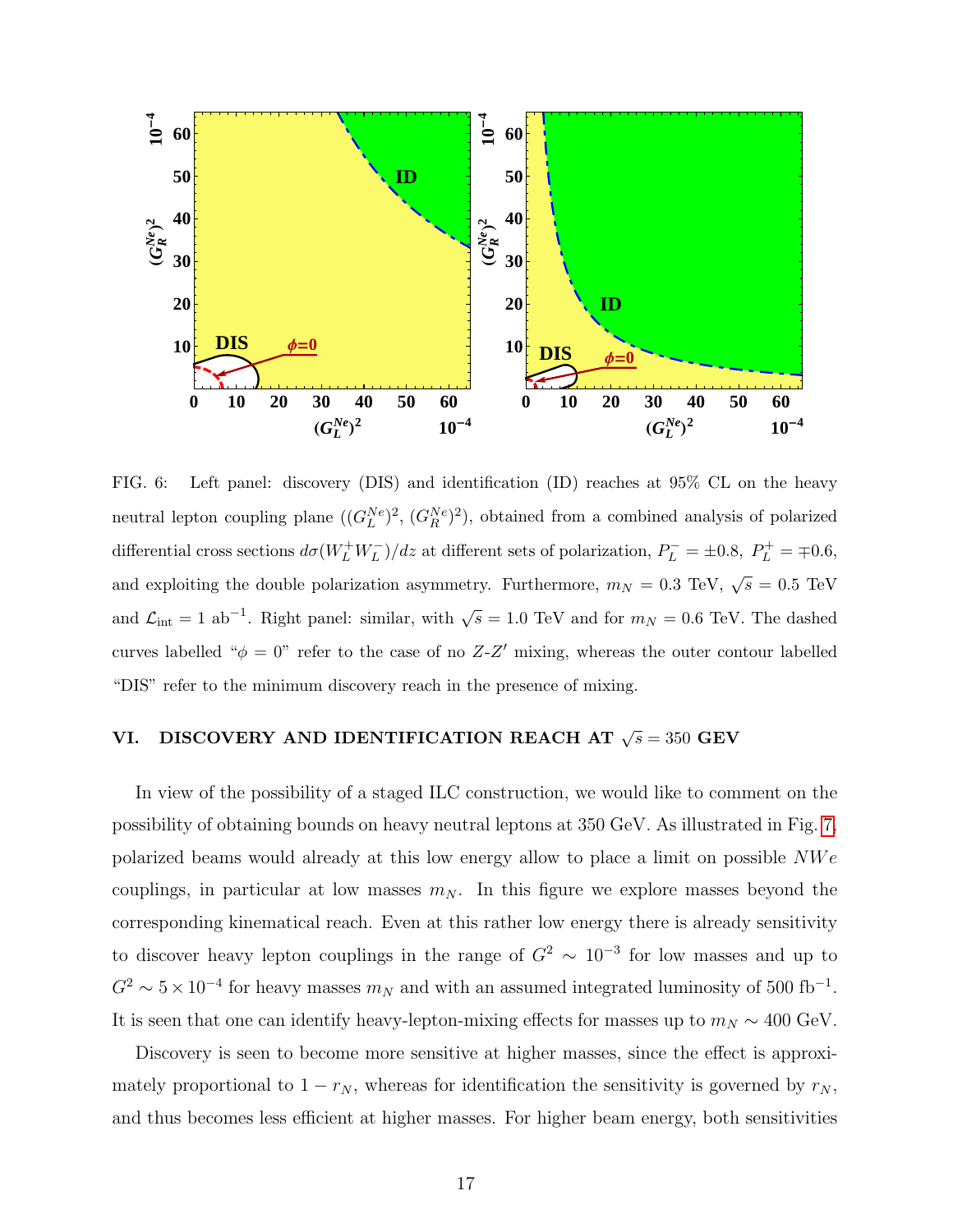

<span id="page-17-1"></span>FIG. 7: Discovery (DIS) and identification (ID) reach on  $G^2 \equiv (G_L^{Ne})^2 = (G_R^{Ne})^2$ . The low-energy case (350 GeV) is compared with the nominal energy cases of 500 GeV and 1 TeV, all at an assumed integrated luminosity of 500 fb<sup>-1</sup>. The approximate current limit on these couplings is indicated as a grey band.

improve.

#### <span id="page-17-0"></span>VII. CONCLUDING REMARKS

In this note we have studied the process  $e^+e^- \rightarrow W^+W^-$  and seen how to uniquely identify the indirect (propagator and exotic-lepton mixing) effects of a heavy neutral lepton exchange in the t-channel. Discovery of new physics, meaning exclusion of the Standard Model, does not depend on having both initial beams polarized, but the sensitivity is improved with beam polarization. Such "discovery" could be due to the existence of a  $Z'$ , anomalous gauge couplings, or the effect of a heavy neutral lepton. The potential of the ILC to discover heavy lepton effects depends on the possible presence of a  $Z'$  contribution, and is vastly improved if one is able to determine the polarization of the produced Ws.

Identification of such new physics effect as being due to a heavy neutral lepton exchange, as opposed to a  $Z'$  or AGC can be achieved via the determination of a double polarization asymmetry. This identification of heavy-lepton admixture is independent of the strength of any  $Z-Z'$  mixing, as well as the  $Z'$  model, but requires having both initial beams polarized.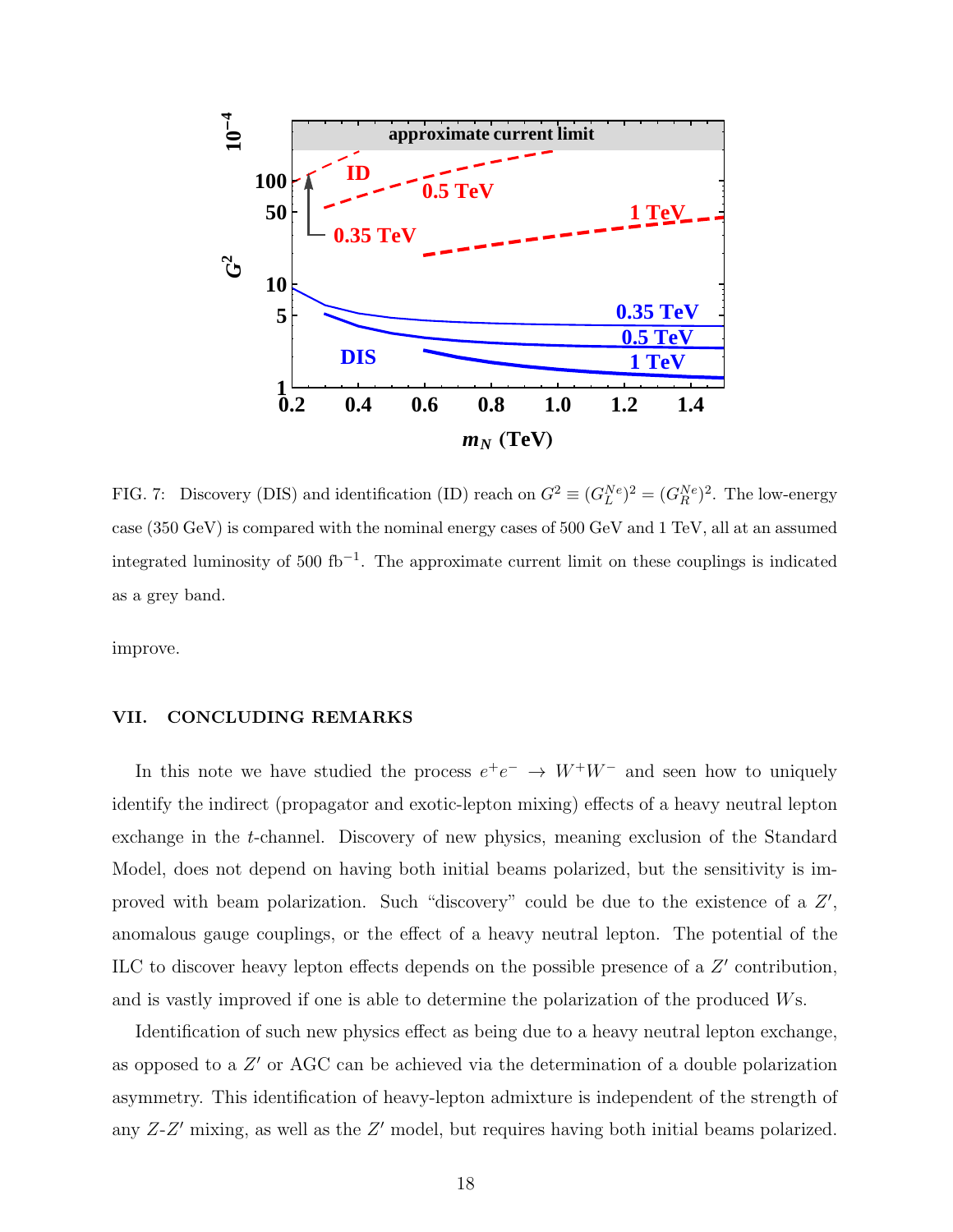#### Acknowledgements

This research has been partially supported by the Abdus Salam ICTP under the TRIL and Associates Scheme and the Belarusian Republican Foundation for Fundamental Research. The work of AAP has been partially supported by the Collaborative Research Center SFB676/1-2006 of the DFG at the Department of Physics, University of Hamburg. The work of PO has been supported by the Research Council of Norway.

- <span id="page-18-0"></span>[1] P. Langacker, Rev. Mod. Phys. 81, 1199-1228 (2009) [\[arXiv:0801.1345](http://arxiv.org/abs/0801.1345) [hep-ph]].
- [2] T. G. Rizzo, [\[hep-ph/0610104\]](http://arxiv.org/abs/hep-ph/0610104).
- [3] A. Leike and S. Riemann, Z. Phys. C 75, 341 (1997) [\[hep-ph/9607306\]](http://arxiv.org/abs/hep-ph/9607306).
- [4] A. Leike, Phys. Rept. 317, 143-250 (1999) [\[hep-ph/9805494\]](http://arxiv.org/abs/hep-ph/9805494).
- <span id="page-18-1"></span>[5] S. Riemann, eConf C 050318, 0303 (2005) [\[hep-ph/0508136\]](http://arxiv.org/abs/hep-ph/0508136).
- <span id="page-18-2"></span>[6] J. L. Hewett, T. G. Rizzo, Phys. Rept. 183, 193 (1989).
- <span id="page-18-3"></span>[7] S. Hesselbach, F. Franke and H. Fraas, Eur. Phys. J. C 23 (2002) 149 [\[hep-ph/0107080\]](http://arxiv.org/abs/hep-ph/0107080).
- <span id="page-18-4"></span>[8] P. H. Frampton, P. Q. Hung and M. Sher, Phys. Rept. 330 (2000) 263 [\[hep-ph/9903387\]](http://arxiv.org/abs/hep-ph/9903387).
- <span id="page-18-5"></span>[9] P. Langacker and D. London, Phys. Rev. D 38 (1988) 886.
- <span id="page-18-6"></span>[10] J. Beringer *et al.* [Particle Data Group Collaboration], Phys. Rev. D 86 (2012) 010001.
- [11] ATLAS Collaboration, "Search for high-mass dilepton resonances with 5 fb<sup>-1</sup> of pp collisions at  $\sqrt{s} = 7$  TeV with the ATLAS experiment", ATLAS-CONF-2012-007; ATLAS-CONF-2012-129;
- <span id="page-18-7"></span>[12] S. Chatrchyan et al. [CMS Collaboration], Phys. Lett. B 714, 158 (2012) [\[arXiv:1206.1849](http://arxiv.org/abs/1206.1849) [hep-ex]]; S. Chatrchyan et al. [CMS Collaboration], Phys. Lett. B 2, 3 (2013) [\[arXiv:1212.6175](http://arxiv.org/abs/1212.6175) [hep-ex]]; S. Chatrchyan *et al.* [CMS Collaboration], EXO-12-061.
- <span id="page-18-8"></span>[13] S. Singh, A. K. Nagawat and N. K. Sharma, Mod. Phys. Lett. A 5, 1717 (1990).
- <span id="page-18-9"></span>[14] A. K. Nagawat, S. Singh and N. K. Sharma, Phys. Rev. D 42, 2984 (1990).
- <span id="page-18-10"></span>[15] A. A. Babich, A. A. Pankov and N. Paver, Phys. Lett. B 299 (1993) 351; B 346 (1995) 303.
- [16] V. V. Andreev, G. Moortgat-Pick, P. Osland, A. A. Pankov and N. Paver, Eur. Phys. J. C 72 (2012) 2147 [\[arXiv:1205.0866](http://arxiv.org/abs/1205.0866) [hep-ph]].
- <span id="page-18-11"></span>[17] K. Hagiwara, R. D. Peccei, D. Zeppenfeld and K. Hikasa, Nucl. Phys. B 282, 253 (1987).